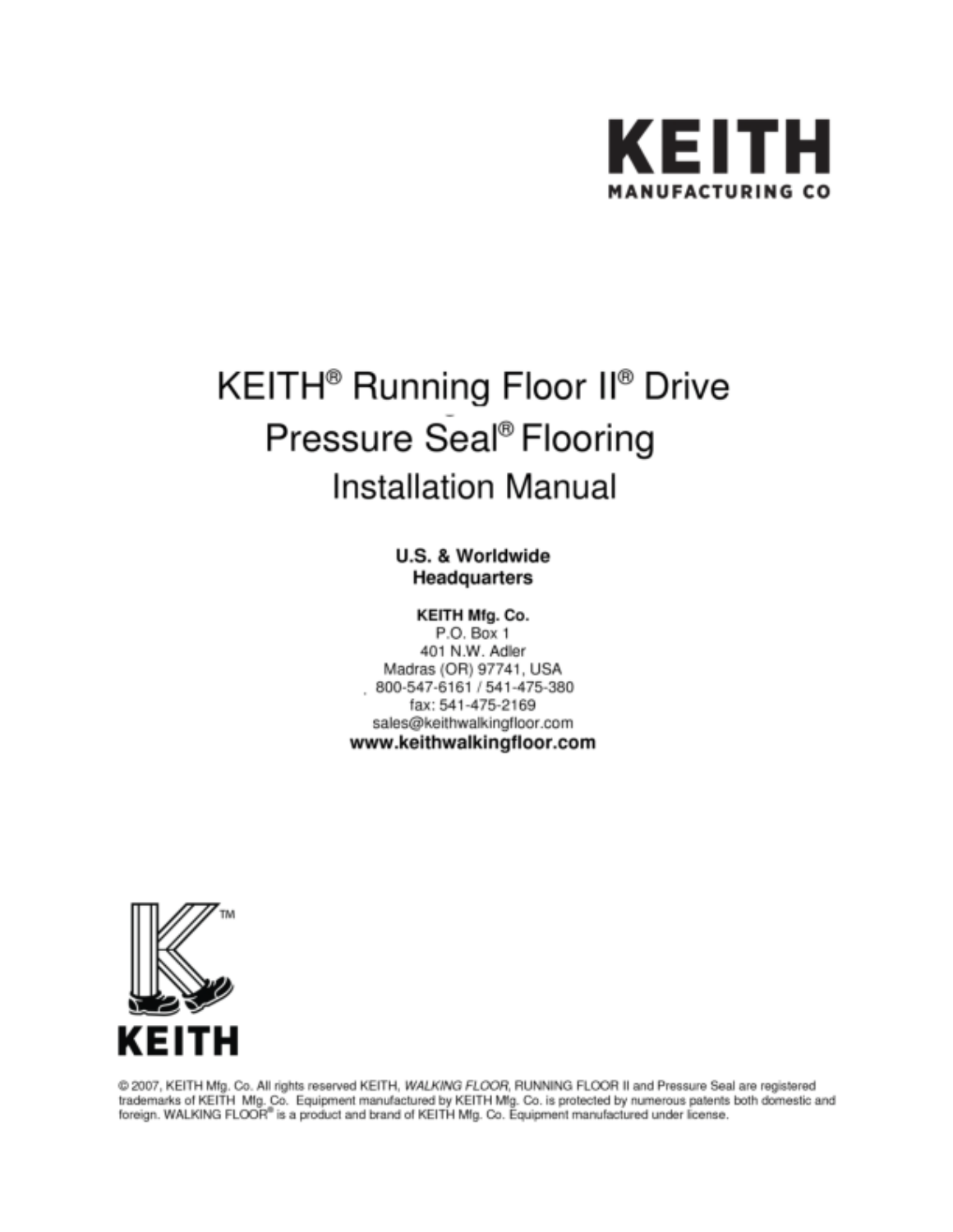# CONTENTS:

- 1 INTRODUCTION
- 2 TRAILER PREPARATIONS
	- 2.1 Drive unit compatibility
	- 2.2 Trailer alignment
	- 2.3 Bracing
	- 2.4 Hydraulic tubing locations<br>2.5 Cross-members
	- Cross-members
	- 2.6 Shimming
- 3 DRIVE UNIT
	- 3.1 Center frame trailer<br>3.2 Frameless trailer
	- 3.2 Frameless trailer
	- 3.3 Painting
- 4 SUB-DECK
	- 4.1 Baffle plate<br>4.2 Sub-deck
	- Sub-deck
	- 4.3 End sub-deck
	- 4.4 Side seal support
- 5 FLOORING
	- 5.1 Bearing Strips
	- 5.2 Floor slats<br>5.3 Front shield
	- Front shield
- 6 HYDRAULIC TUBING
- 7 MISCELLANEOUS
	- 7.1 Wires and lines
	- 7.2 Caution decals
	- 7.3 Front guard
	- 7.4 CleenSweep Tarp System
- Appendix 1 Tools
- Appendix 2 Materials
- Appendix 3 Reference drawings
- Appendix 4 Check list
- Appendix 5 Torque chart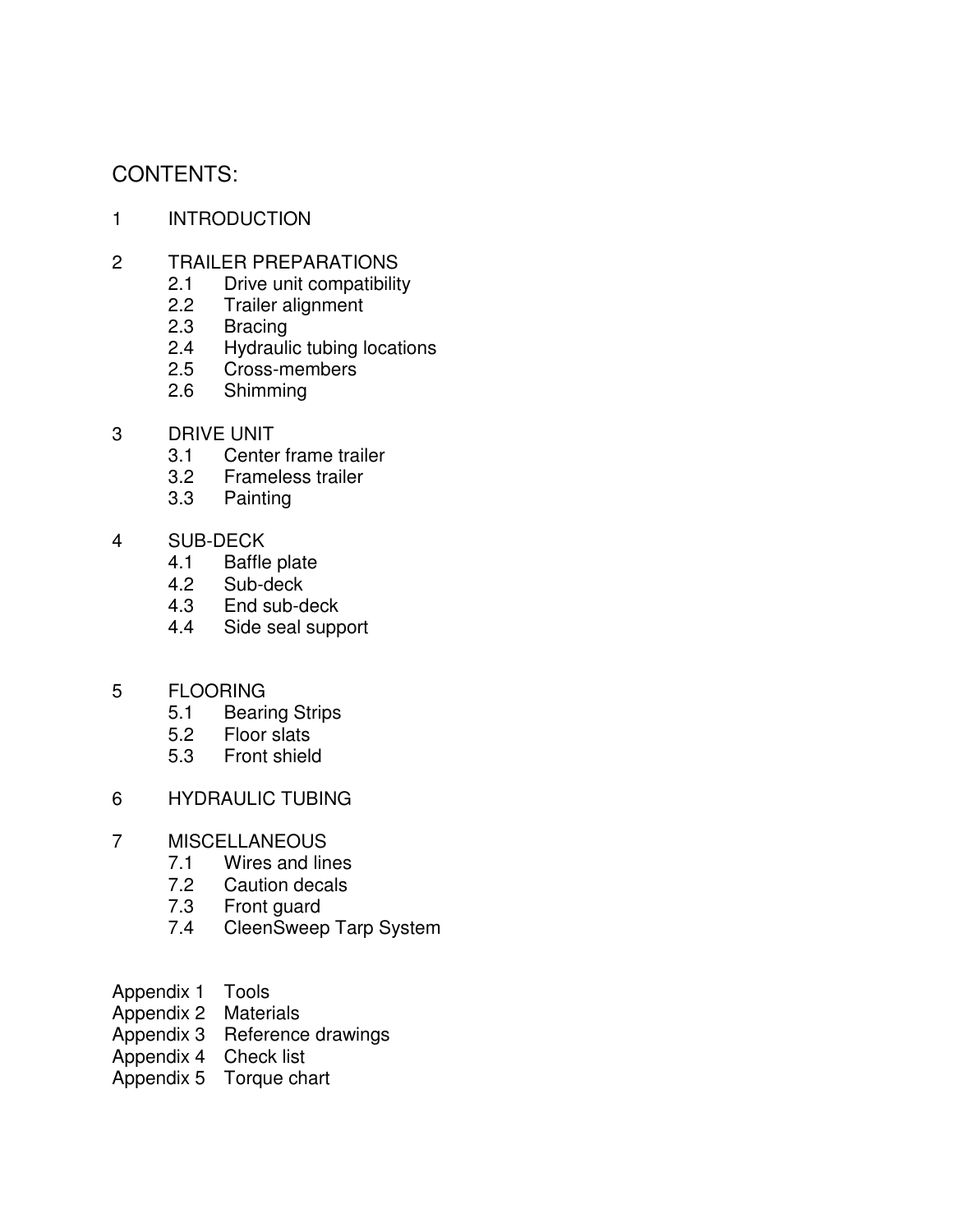# **Chapter 1 INTRODUCTION**

### **Pressure seal floor measurements:**

|                                    | <b>centers</b> |
|------------------------------------|----------------|
| 27 slat movement = $96.892$ inches | 3.592 ind      |
| 26 slat movement = $94.75$ inches  | 3.650 ind      |
| 25 slat movement = $91.10$ inches  | 3.650 inc      |
| 24 slat movement = $90.463$ inches | 3.781 inc      |

3.592 inches  $3.650$  inches  $3.650$  inches 3.781 inches

This manual explains procedures for installing the KEITH® Running Floor II® unloading system with Pressure Seal® flooring only. Many variables affect the installation, but the general process remains constant. Details of the installation vary according to trailer features, kit selections, and installer preferences. Optional sets of instructions are given for some operations to allow for flexibility.

This manual focuses on the installation of the system with 3 1/2" flooring. Installation time varies and is between 50 and 100 hours, depending upon the experience of the installer and the adaptability of the trailer. If the trailer is not yet built, there are some trailer preparations found (Chapter 2) that will save time and effort. One person with welding skills can complete the entire installation.

An efficient installation requires appropriate tools and accessible materials. A list of tools is found in Appendix 1. Appendix 2 lists materials. Several reference drawings accompany this manual. The KEITH Running Floor II® owner's manual contains more detailed information about the system and operation procedures.

Direct any questions to KEITH Mfg. Co. or one of our international offices listed on the cover of this manual.



WARNING: Installing the *WALKING FLOOR*<sup>®</sup> system will require some alterations to your trailer. Changes made without approval of the trailer manufacturer may void the trailer's warranty.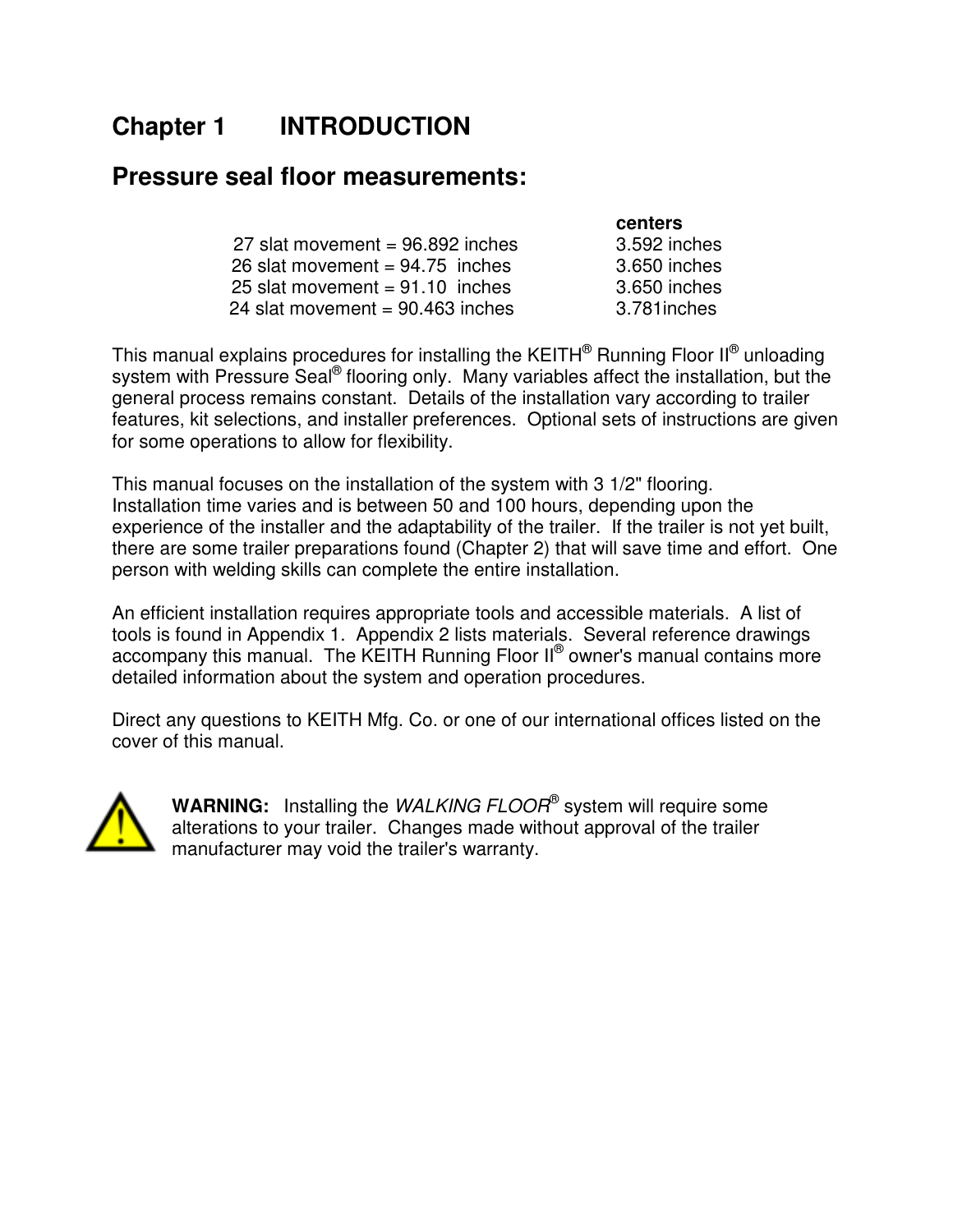# **Chapter 2 TRAILER PREPARATIONS**

The trailer requires preparation before the system is installed. Planning ahead for the installation requirements of the WALKING FLOOR system saves significant preparation time, especially when building a new trailer.

### **2.1 Drive unit compatibility**

There are two styles of Running Floor  $II^\circledast$  drive units. The trailer's frame determines which style should be used. Check the compatibility of the drive unit with the trailer manufacturer before making any alterations to the trailer.

If the frame rails extend the full length of the trailer (Figure 1), use a drive unit without frame rails (Figure 2).



1. CENTER FRAME



25029b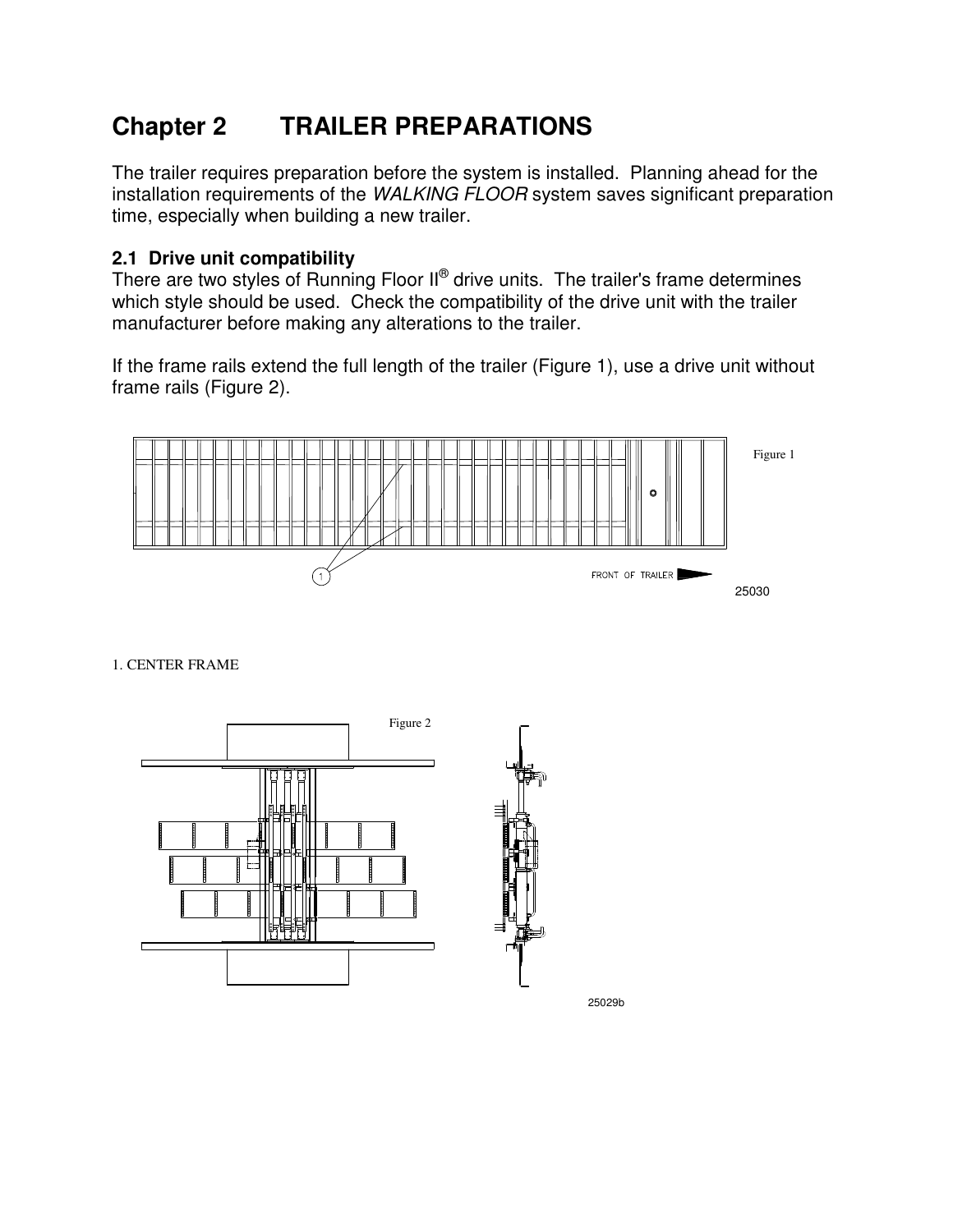If the trailer is "frameless" (Figure 3), use a drive unit equipped with tapered frame rails (Figure 4).





1. TAPERED FRAME RAIL

25028b

**NOTE:** Manufacturers of frameless trailers may want to consider extending their axle rails far enough forward so that a frameless drive unit can be installed (extend 113" for 10" stroke).

Chapter 3 discusses the drive unit installation process in more detail.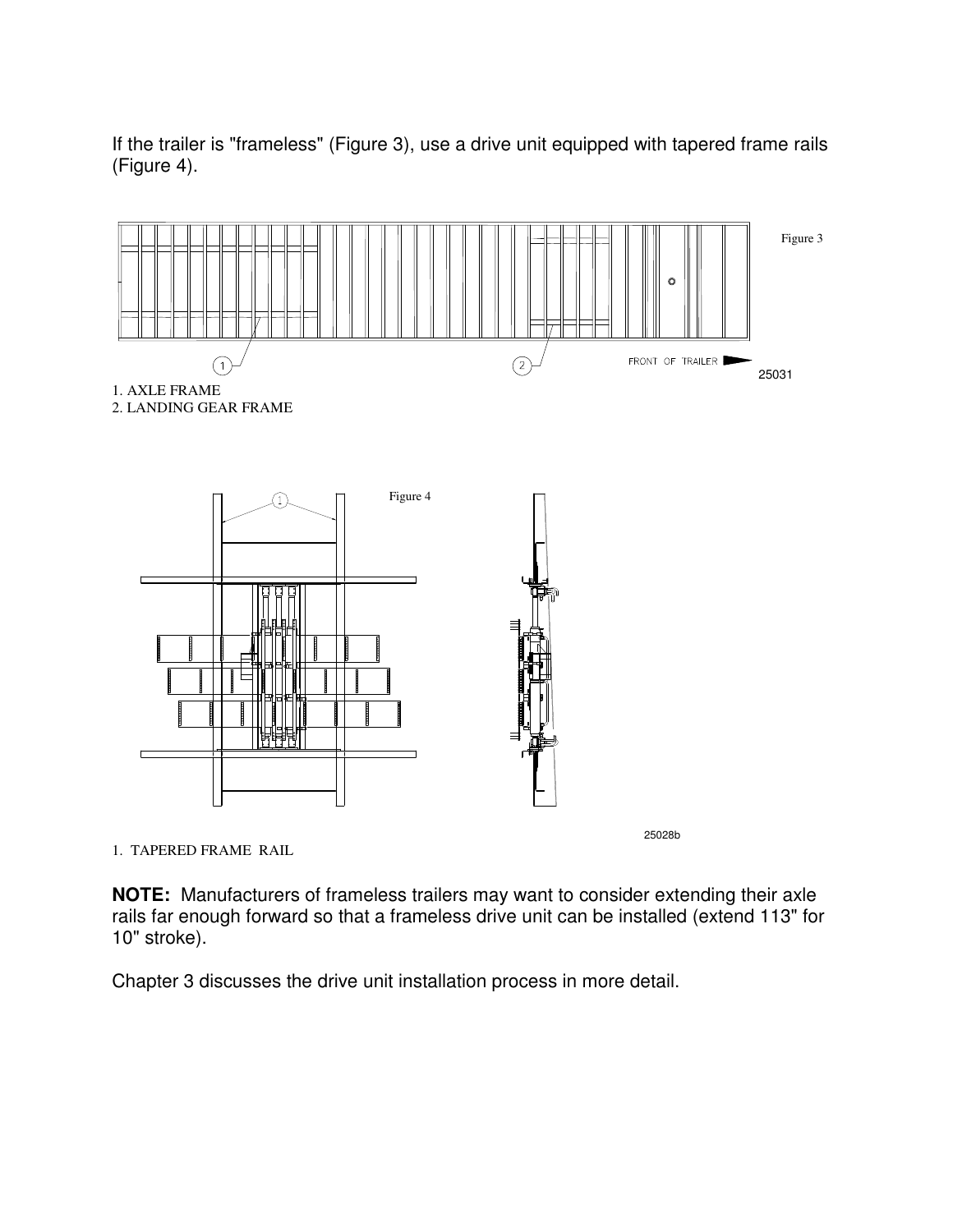### **2.2 Trailer alignment**

- 1. Adjust the trailer to meet these conditions:
	- A) The trailer must be **straight** to allow for proper parallel movement of the slats. Determine straightness by sighting down a floor slat positioned in the trailer.

 Measure across the inside front of the trailer. Find and mark the center. Measure across the inside middle of the trailer. Find and mark the center. Measure across the inside rear of the trailer. Find and mark the center. Use a tight string line, clamped at the front and rear center marks. The string line can then be compared to the middle center mark to determine if the trailer is straight. Anything over 1/8" must be straightened.

B) The cross-members on which the sub-deck mounts must be level, because the friction based principle of the WALKING FLOOR system requires a flat floor. If there are deviations exceeding 1/8", make corrections. Ensure that the last beam of the trailer at the rear door threshold is level with the cross-members.

### **2.3 Bracing**

Trailer bracing prevents warping.



3. BRACES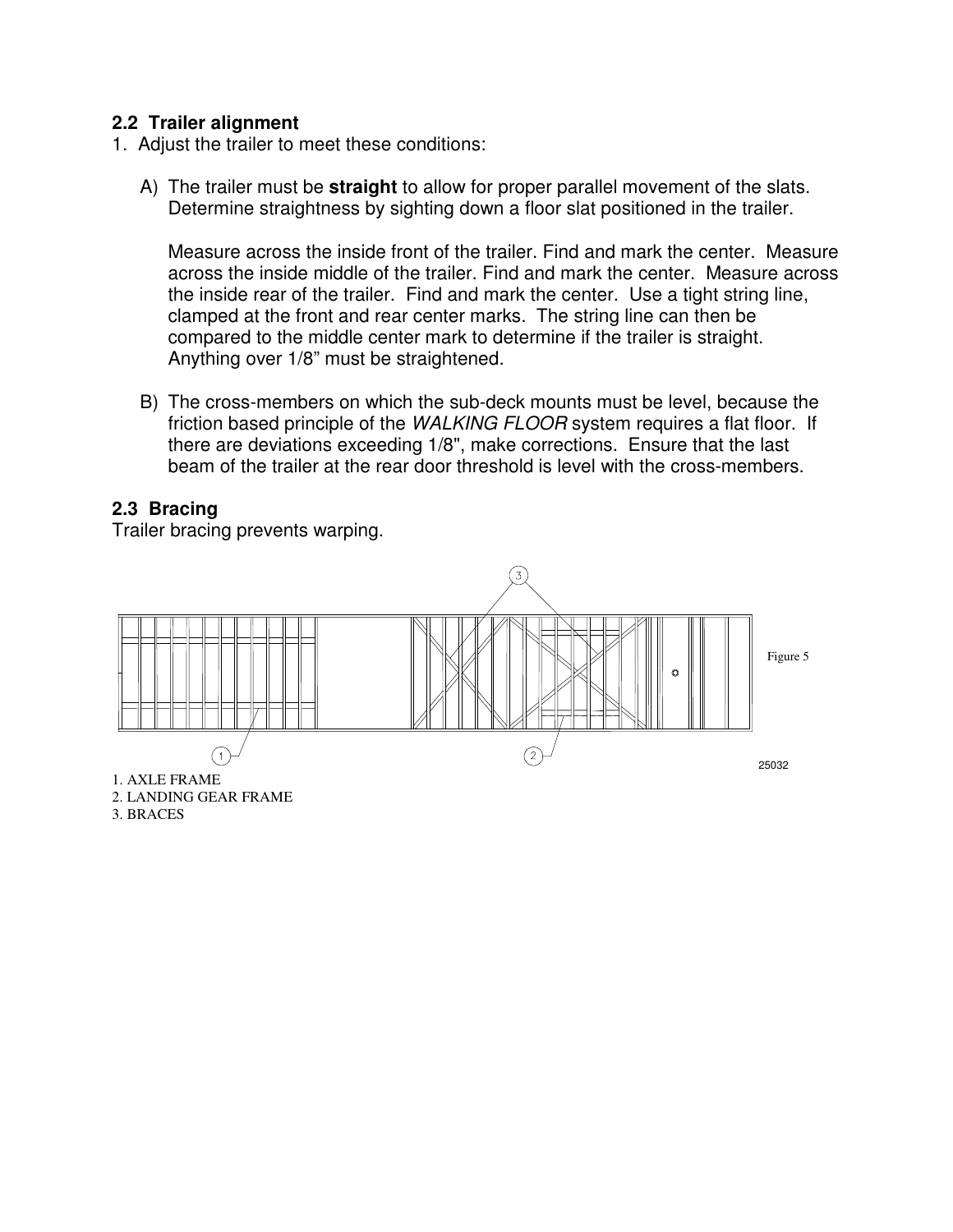

1. Install bracing as shown in Figures 5 or 6.

It is best to add bracing before removing the old floor, because the floor keeps the trailer straight. If flat bar is used, make a cross-bracing (Figure 5) because it will buckle easily under compression, without the cross-bracing. Steel angle does not require a cross. (Figure 6) Make sure there is enough wheel clearance when installing steel angle. The bracing should reach to the drive opening. Weld or bolt the braces to each intersecting cross-member.

2. Remove old flooring.

### **2.4 Hydraulic tubing locations**

Hydraulic pressure, generated by the tractor's wet kit, powers the drive unit. Tubing must connect the drive unit to the tractor.

1. Consider the location of the hydraulic tubing. Chapter 6 provides more information on this subject. A central location is preferable for the quick-couplers in front of the trailer. This keeps hose lengths shorter, if they stay connected while driving.

There are two options available:

A) Routing the hydraulic tubing through the cross-members (Figure 7). Make two 1-3/8" holes per cross-member. The holes should be close to the sides of the trailer to maintain the structural integrity of the cross-members. Access holes must be cut or drilled through the nose of the trailer, in line with where the tubes will pass through cross-members. Patch the holes after the tubing is in place. The tubes may drop below the cross-members anywhere behind the landing gear and attached to the under side of cross-members.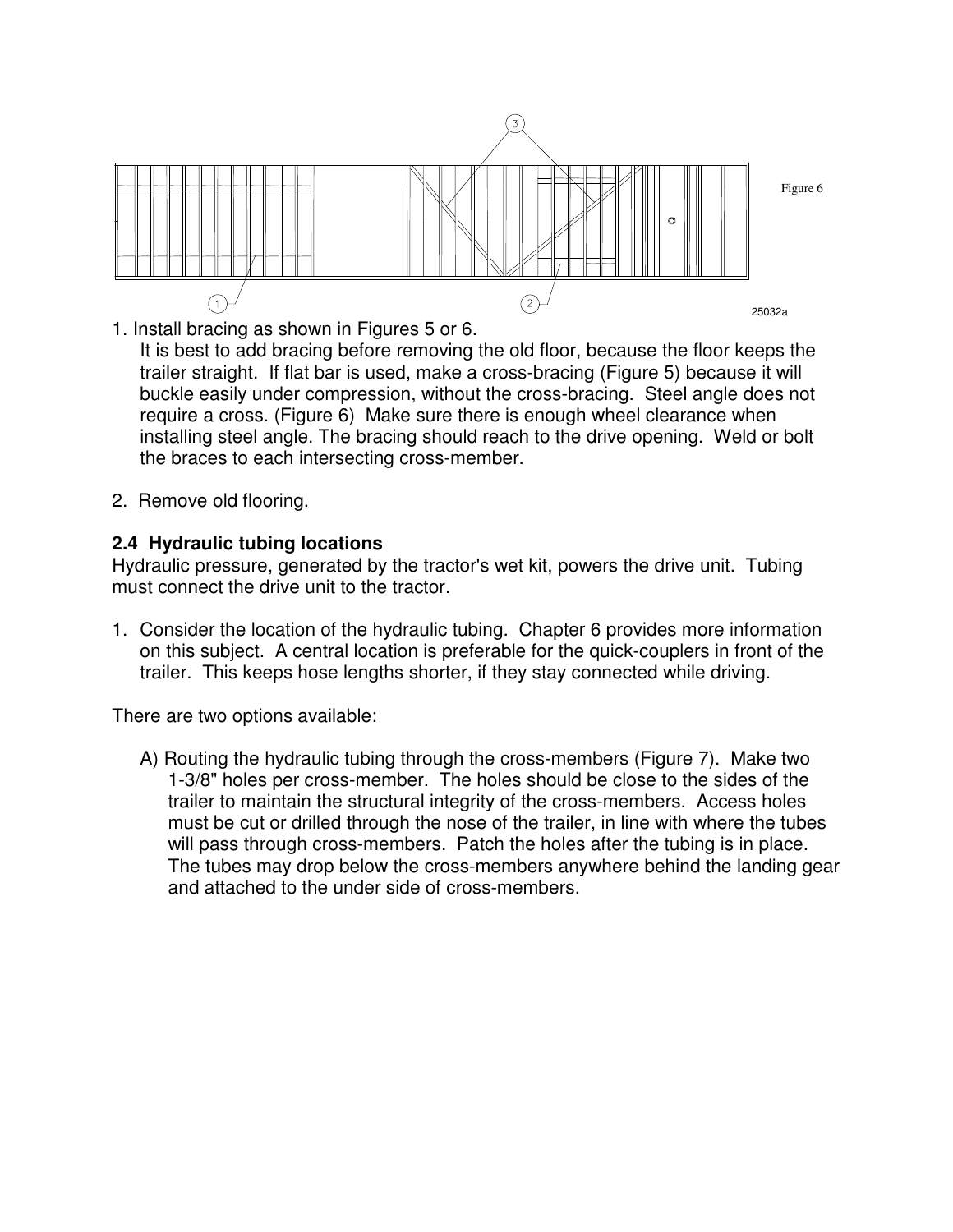

Figure 7

- B) Routing the tubing underneath the cross-members. This option is not recommended, as it can cause problems with truck tire clearance and it makes the tubing very vulnerable.
- 2. Make sure that brake lines and electrical wires will not interfere with moving parts. If necessary, reroute them to protect them from damage.

### **2.5 Cross-members**

Cross-members function as support for the sub-deck.

- 1. Compare the trailer cross-member height to the formed channel cross-member height on the drive unit. They should be the same. If they differ, contact KEITH Mfg. Co. or one of our international offices.
- 2. Reposition cross-members if necessary. The rearmost cross-member should be mounted a minimum of 17" inside the trailer doors. The foremost cross-member should be about 17" away from the front wall.

**NOTE:** Holes for the hydraulic tubing should be made through cross-members before they are mounted on a new trailer.

### **2.6 Shimming**

A common hindrance to the installation of a WALKING FLOOR system is a section near the kingpin that is higher than the rest of the cross-members. Shimming overcomes this problem.

1. Install shim material.

Flat bar is good shim material. Weld 1/4" x 2" angle iron to existing cross-members for extra height. Some cases require additional cross-members. The top of the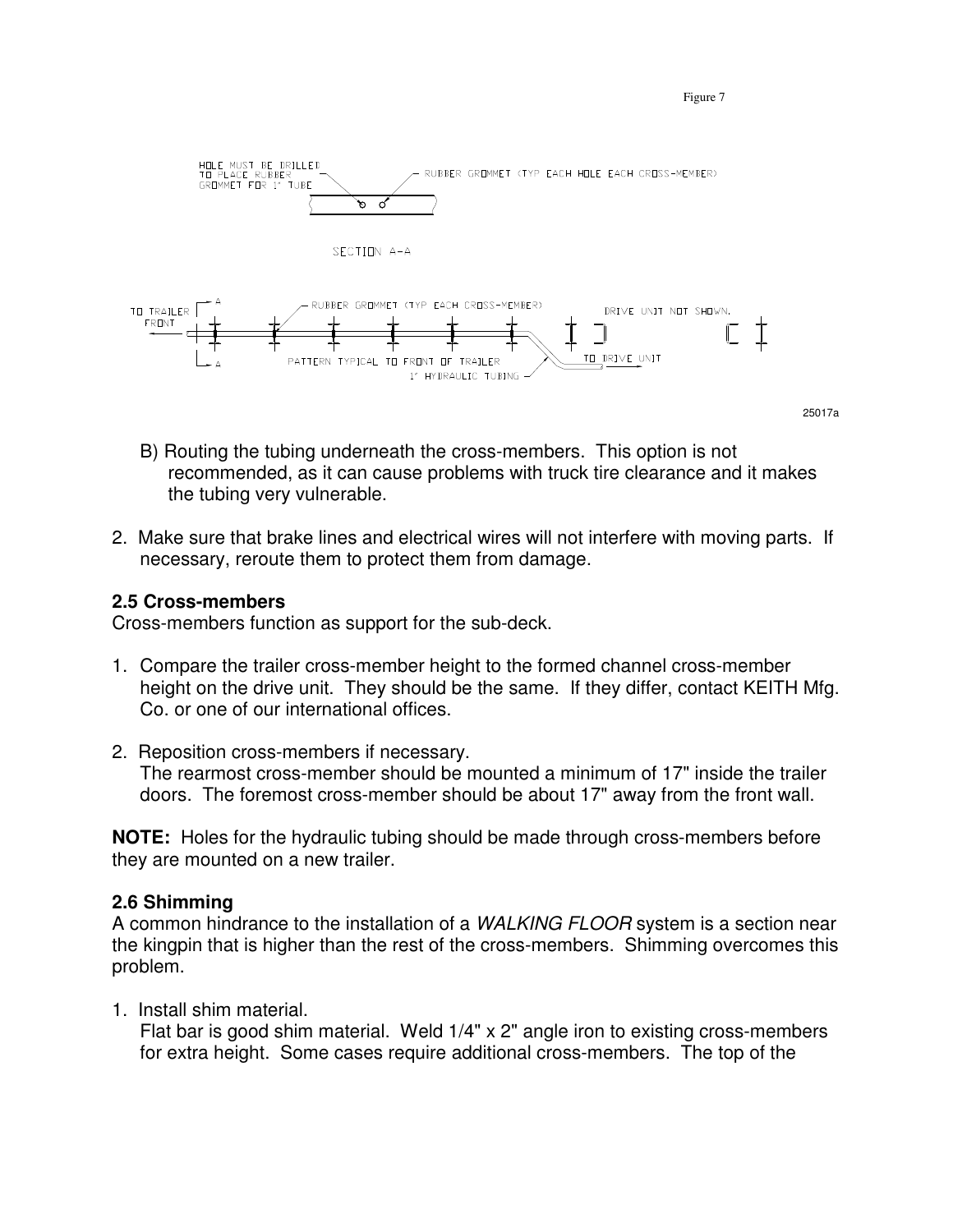front-most shim should be higher than all other shims or cross-members. Gradually decrease shim height to the level of the standard cross-members. Rest a straight edge on the shim tops to help plan the transition (Figure 8).

### **IMPORTANT:**

Very critical: Sub-deck must have full support at every cross-member. This is to be achieved through shimming.



# **Chapter 3 DRIVE UNIT**

Drive unit installation in a center frame trailer differs from an installation in a frameless trailer. Chapter 3 examines the two installations separately.

### **3.1 Center frame trailer**

- 1. Decide on the location of the drive unit. The drive unit should be installed as close to the rear of the trailer as is practical.
- 2. Position drive unit.

The drive should be positioned, but not welded. Remove the formed cross-members from the drive unit. The system can be lifted into an open top trailer from above with a crane.

**NOTE:** A minimum drive gap of 78" is necessary to maneuver the drive unit (Figure 9).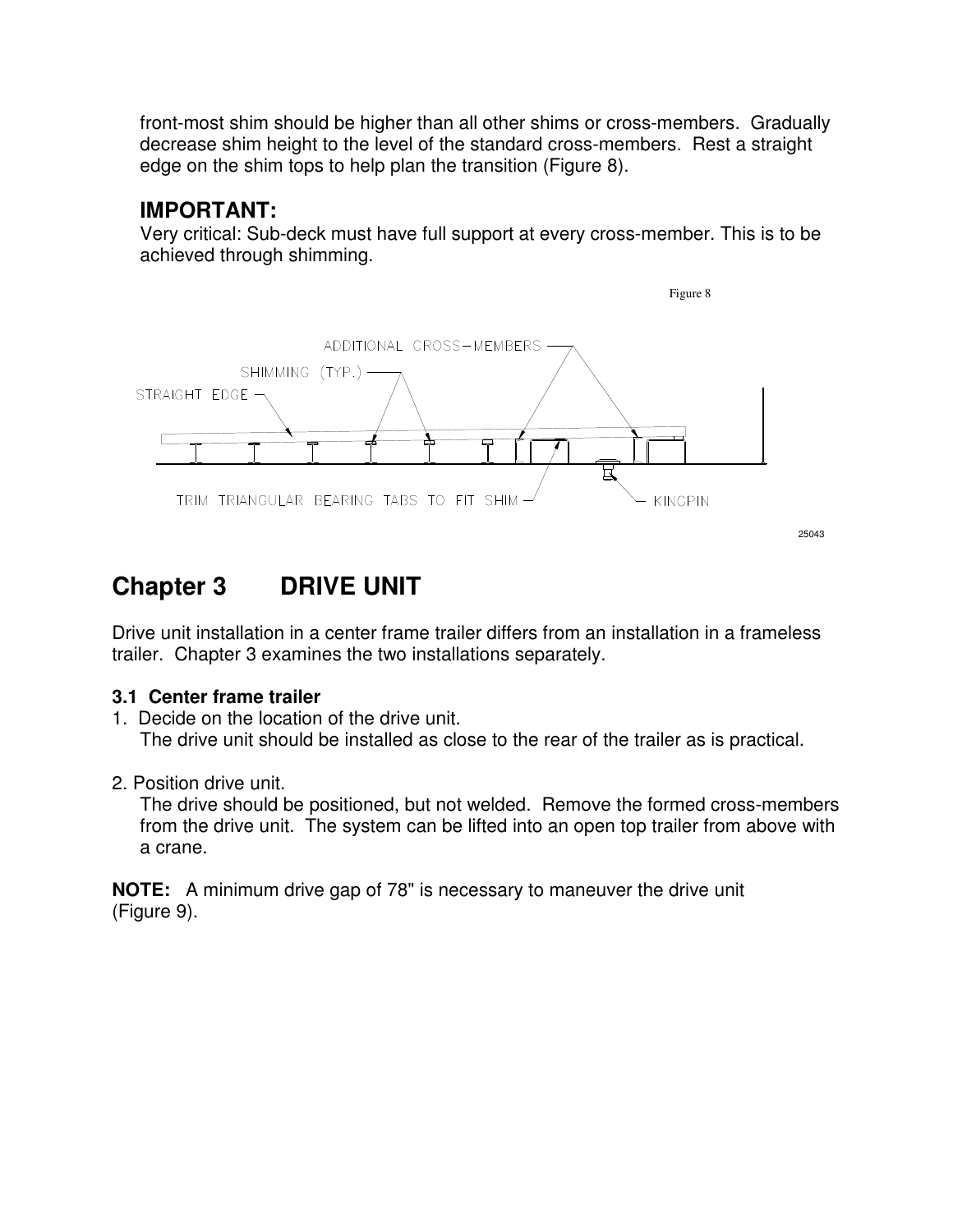Figure 9

# DRIVE GAP



If the trailer top is closed or a lifting mechanism is not available, use the following method:

- a. Set a sheet of plywood inside the rear of the trailer.
- b. Place blocking on the sheet to protect hydraulic tubing.
- c. Lay the drive unit on the sheet.
- d. Slide the sheet forward into the drive gap.
- e. Raise the rear of the unit so the front stiffener plate will fit under the forward cross-member.
- f. Slide the unit forward so the rear stiffener clears the rear cross-member.
- g. Lower the unit and slide to position.

Replace the formed cross-members after setting the drive end plates on the trailer frame rails (Figure 10). The formed cross-members should be tightened to a torque of 125 ft.-lbs.

### **IMPORTANT**:

Do not damage piston rods. Do not lift drive unit by the hydraulic crossover tubes on the cylinders or any other hydraulic components.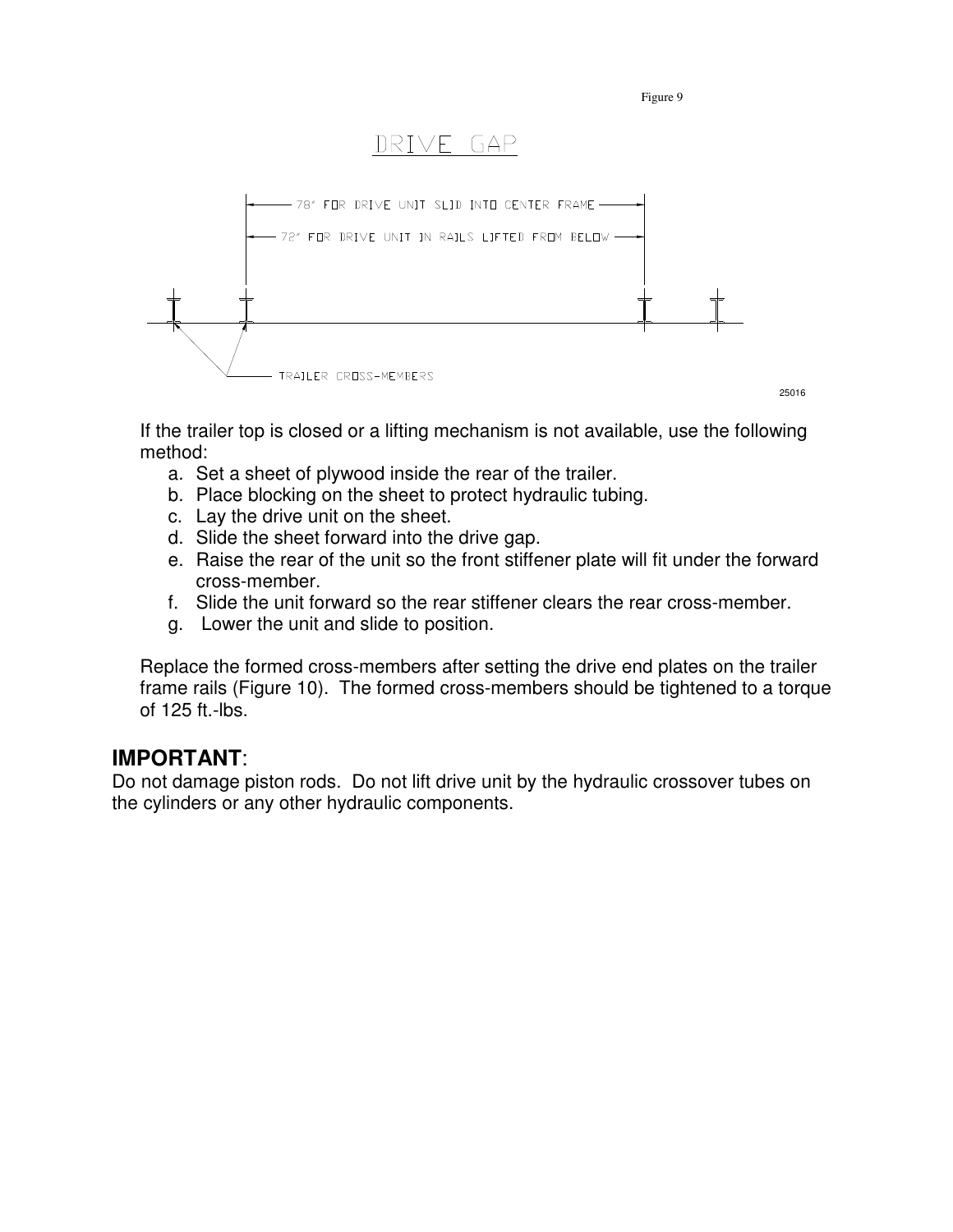

3. Align and level drive unit.

The drive unit has two center marks located on the drive end plate, one at each end. The center marks are on the center top, above the number two cylinder mount plate (Figure 10). The center marks can be used to align the drive with the center-line of the trailer.

Front to rear alignment

Center the drive unit in the drive gap. The cross-drives should be parallel to the trailer cross-members.

### **Perform the remaining steps of Section 3.1 and Section 3.3 ONLY after the subdeck is installed in CHAPTER 4.**

Side to side alignment

The drive shoes must be centered between the sub-deck members. Check two shoes on each side and one on each end of the drive (Figure 11).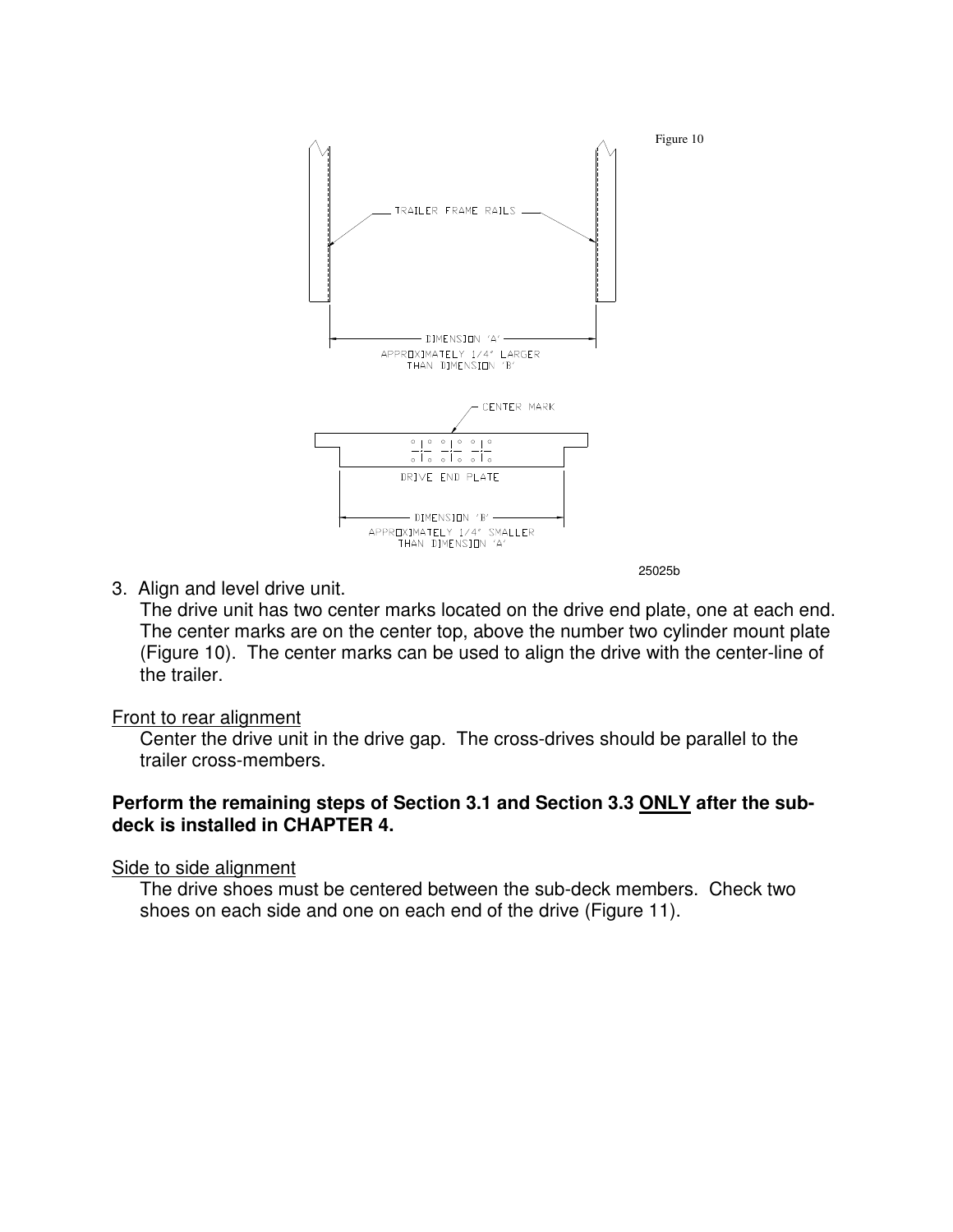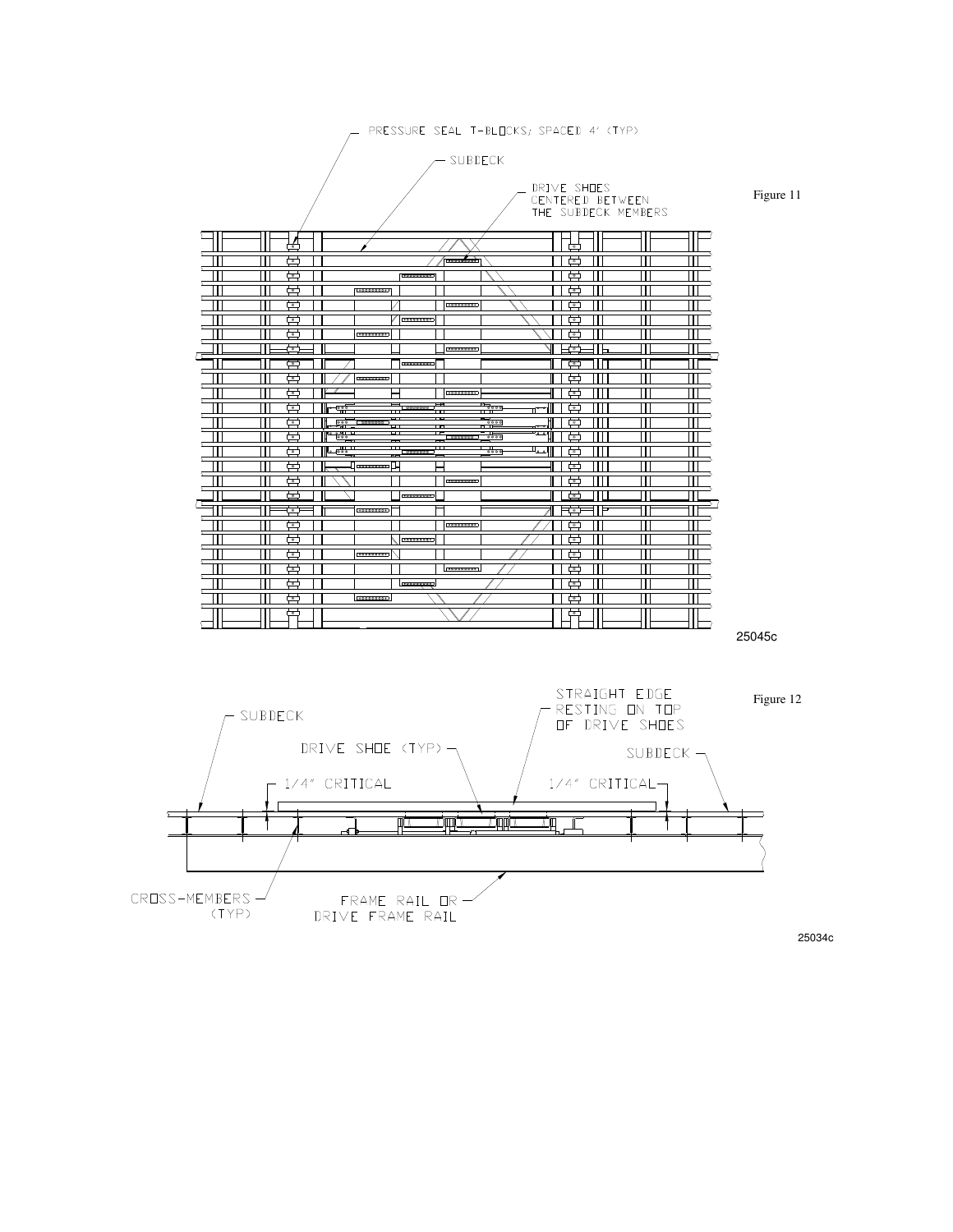### Height (Figure 12)

Lay a straight edge across the top of the drive shoes, the drive shoes must be 1/4" higher than the top of the sub-deck, check both sides and both ends.

**This 1/4" dimension is critical.** If the drive unit is low you need to shim to proper height. The ends of the formed cross-members should rest on the trailer side rails.

4. Weld the drive unit in place.

Weld according to reference drawing C-10797A. Remember to connect sub-deck members to the drive unit's formed cross-members.

5. Install cross-drive support tubes as shown in reference drawing C-10797A. Slide the support tubes into position between cross-drives and trailer frame rails. Place the tubes where they will support the cross-drives over a full stroke. The steel tubes can be shimmed to create a close drive-to-UHMW fit. Do not shim too much, as an extremely tight fit could tear the UHMW from the steel. Bolt the tubes in place with one 3/8" x 1" bolt at each end.

### **3.2 Frameless trailer**

**NOTE:** Manufacturers of frameless trailers may want to consider extending their axle rails far enough forward so that a frameless drive unit can be installed (extend 113" for 10" stroke).

1. Position drive unit in the drive gap.

Check to be sure drive unit dimensions fit the location. The rail heights should be close, (Figure 13) and dimension "A" should equal dimension "B" (Figure 14). The system can be lifted from above with a crane or from below with a forklift. Raise the tapered drive frame rail tight against the bottom of the cross-members.

### **IMPORTANT**:

Do not damage piston rods. Do not lift drive unit by the hydraulic crossover tubes on the cylinders or any other hydraulic components.



**NOTE:** Exact alignment of drive shoes, centered between sub-deck members, is more important than alignment of the drive unit frame with the trailer's axle rails.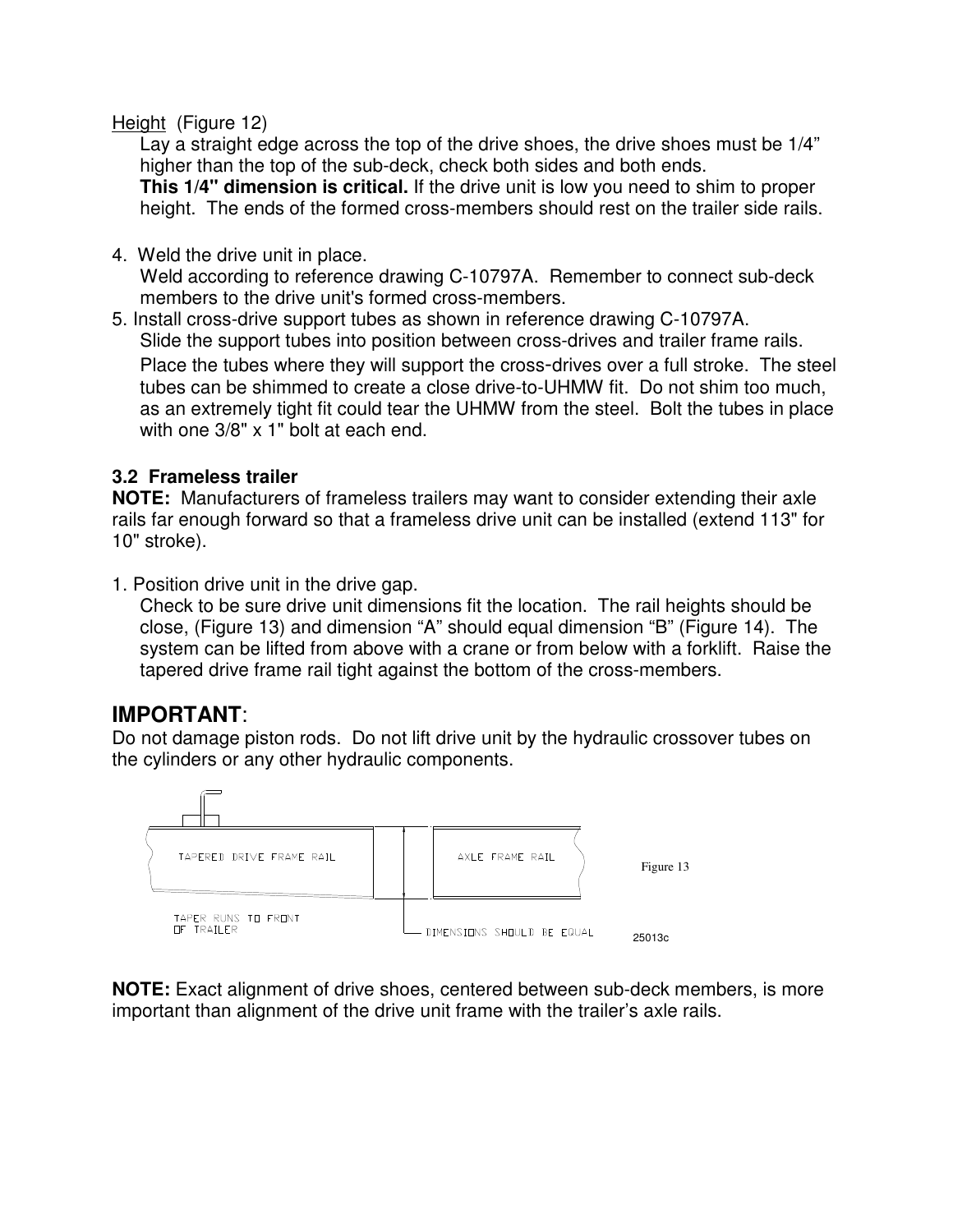

2. Align and level drive unit.

The drive unit has two center marks located on the drive end plate, one at each end. The center marks are in the center top above the number two cylinder mount plate. (Figure 10)

The center marks can be used to align the drive with the center-line of the trailer. Front to rear alignment

Butt the tapered drive frame rails tight against the ends of the axle frame rails (Figures 13 and 14). A transfer plate may be placed between the two rails, if a flat surface does not exist on either the drive frame rail or the axle frame rail.

#### **Perform the remaining steps of Section 3.2 and Section 3.3 ONLY after the subdeck is installed in CHAPTER 4.**

#### Side to side alignment

The drive shoes must be centered between the sub-deck members. Check two shoes on each side and one on each end of the drive (Figure 15).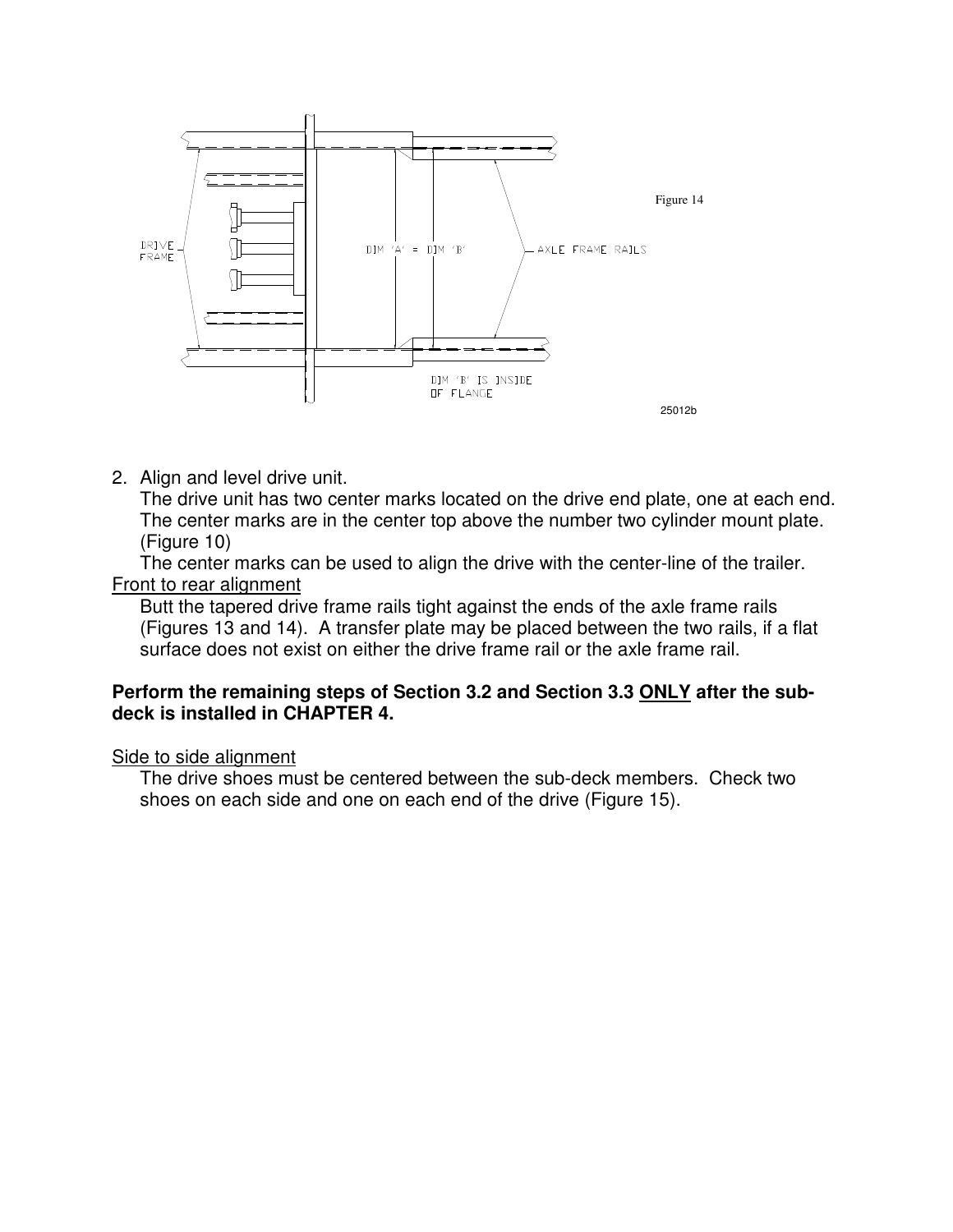



25034c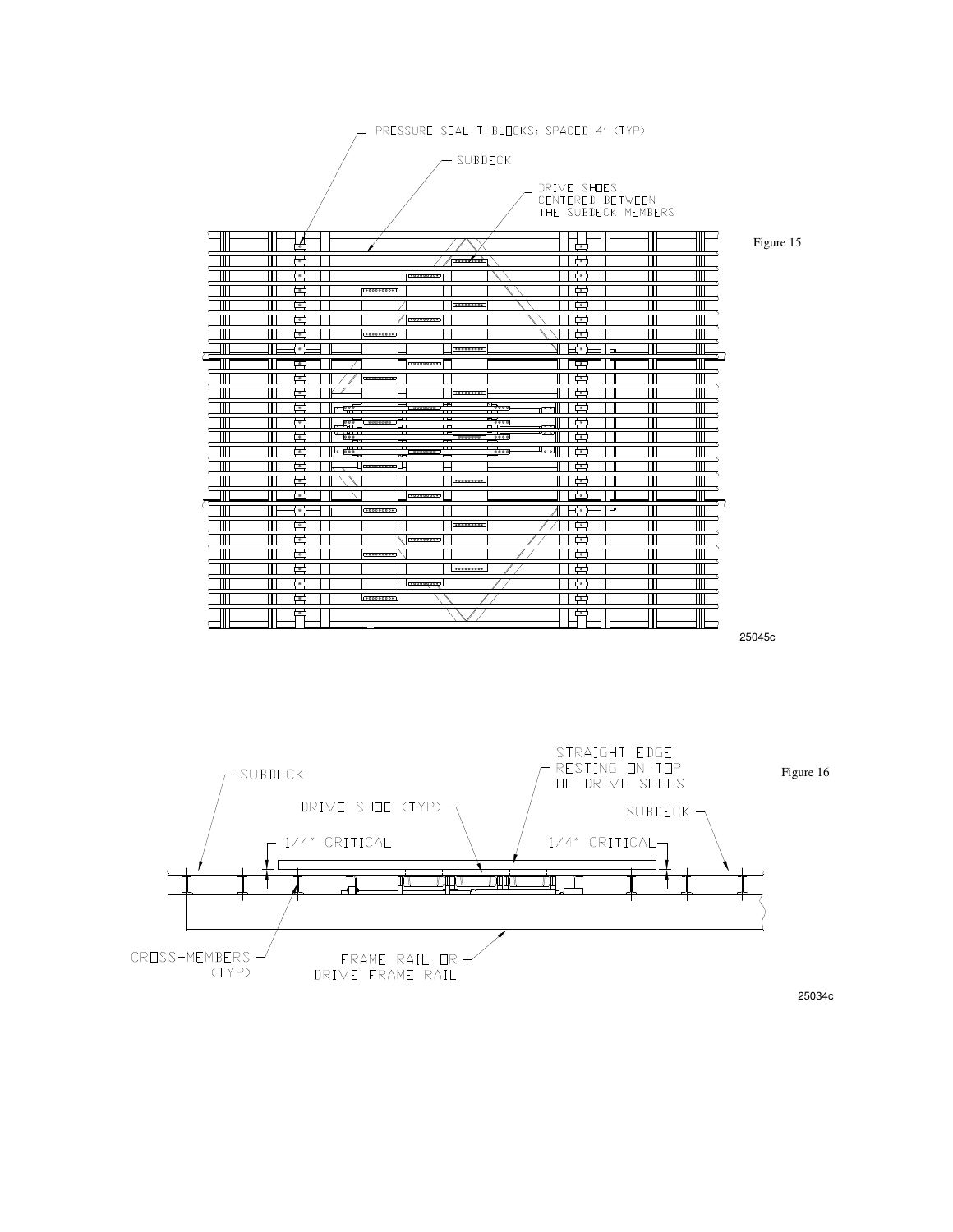Height (Figure 16)

- a. Lay a straight edge across the top of the drive shoes. The drive shoes must be 1/4" higher than the top of the sub-deck. Check both sides and both ends. **This 1/4" dimension is critical.** If the drive unit is low, you need to shim to proper height. The ends of the formed cross-members should rest on the trailer side rails.
- b. Adjustments may be made by shimming or grinding ears of the drive unit end plates. Raise or lower the drive unit accordingly.
- 3. Weld the drive unit in place.

Weld according to reference drawing C-10797A. Remember to connect sub-deck to the drive unit's formed cross-members.

4. Install cross-drive support tubes as shown in reference drawing C-10797A. Slide the support tubes into position between cross drives and trailer frame rails. Place the tubes where they will support the cross-drives over a full stroke. The steel tubes can be shimmed to create a close drive-to-UHMW fit. Do not shim too much, as an extremely tight fit could tear the UHMW from the steel. Bolt the tubes in place with one 3/8" x 1" bolt at each end.

### **3.3 Painting**

The factory paints drive units with gray oxide primer.

- 1. Confirm that the drive unit is coated well with primer.
- 2. Treat the drive unit and sub-deck with a finishing paint.

### **IMPORTANT:**

Make sure that the following parts are protected when painting: cylinder chrome rods, switching valve chrome rod, serial number plate and any decals.

# **Chapter 4 SUB-DECK**

### **A special jig for the pressure seal sub-deck!**

The sub-deck is the structure directly above the cross-members and underneath the floor slats. The sub-deck consists of aluminum profiles or 1" x 1" square tubing. The sub-deck mounts on top of the cross-members, from the rear of the trailer to the front of trailer over the top of the cross-drives. Each shoe on the cross-drive is centered between sub-deck pieces. UHMW bearing strips, in rolls (at full length of sub-deck) attach to the sub-deck.

### **"T"- HOLD DOWN BEARING**

There is a special jig for drilling holes between sub-deck members. Use a drill bit the same size as the jig pilot hole. Attach the "T" hold down with self-tapping screws that are supplied.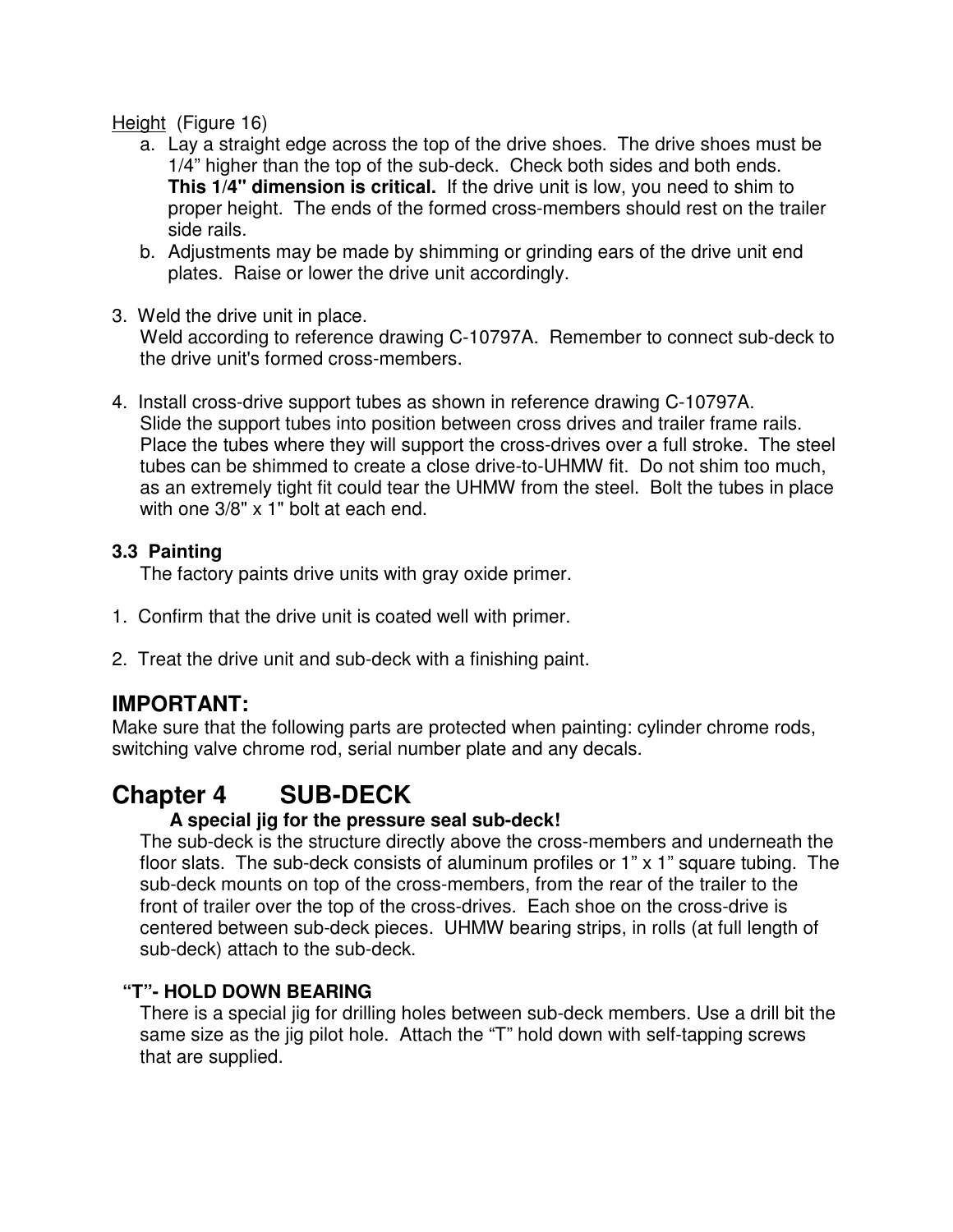This "T" hold down bearing is installed every (4') four feet. Starting from the rear of the trailer, at the end of the sub-deck, measure in (14") fourteen inches for the first "T" hold down bearing and stop (4') four feet toward the rear side of the cross-drives. Next start (4') four feet in front of the cross-drives and then every (4') four feet, stopping (24") twenty four inches from the front bulk head or front of trailer.

### **4.1 Baffle plate**

A baffle plate extends forward from the door threshold to prevent material from sifting through the floor when slats are in the forward position.

1. Determine the dimensions of the baffle plate (Figure 17).

The baffle plate must be level with the cross-members and is welded to the inside of the last beam of the trailer (threshold). The thickness depends on the type of load. For light materials (e.g. sawdust), use 14 gauge. 12 gauge is recommended for heavy, abrasive materials (e.g. solid waste). The plate bends down 12" inside the closed door, leaving an opening so that material will not build up underneath the slats. For fine materials, the baffle plate connects to the nearest cross-member to prevent material from sifting through. Holes may be cut in the plate to let small amounts of fine material drop through. This prevents buildup from exerting upward pressure on slats.

### Standard Baffle plate



1 TRAILER DOOR 25033 5 MAIN TRAILER FRAME

3 DOOR THRESHOLD 4 LAST CROSSMEMBER

2. Cut and form the baffle plate to the proper dimensions. Install the baffle plate. Weld the plate in position. Then grind welds flat. Make sure it is level with the cross-members.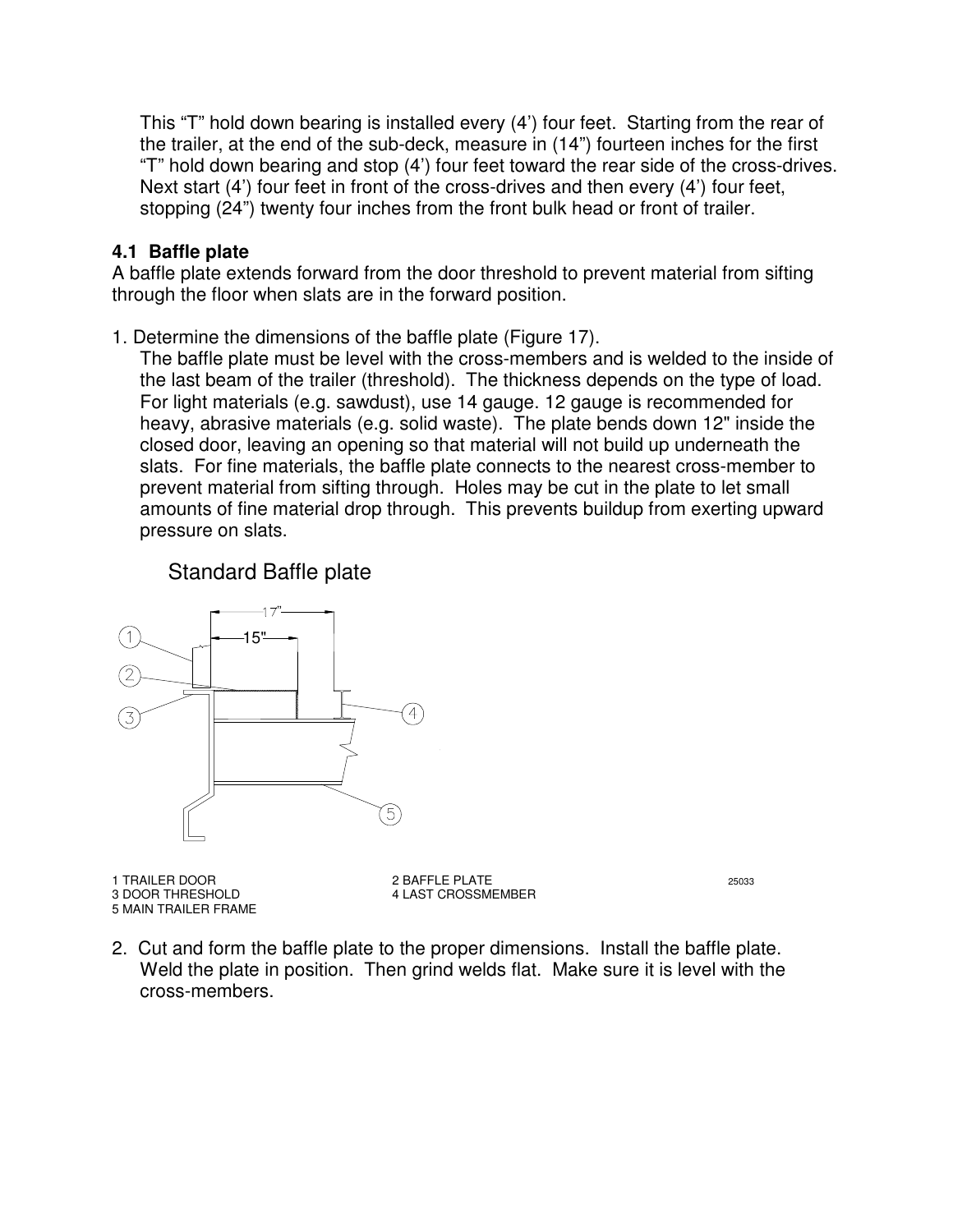#### **4.2 Sub-deck**

The sub-deck is the structure directly above the cross-members and underneath the floor slats. The sub-deck consists of 1" square tubing or shaped aluminum profiles. Plastic bearing strips attach to the sub-deck and provide bearing support for the floor slats.

The proper installation of the sub-deck is critical. The sub-deck is applied only after the drive unit is positioned and before the drive unit is attached to the trailer. See, Drive Unit (Chapter 3)

1. Cut sub-deck to the proper length, according to your trailer measurements and your end sub-deck selection. Proper sub-deck length is 6-1/2" less than the inside dimension of the trailer with the door(s) closed. Sub-deck starts 1/2" inside of door and stops 6" back from the bulk head or front inside of trailer.

Figure 18

2. Position and mount the sub-deck for pressure seal flooring.



3. Start at the rear of the trailer. Lay the two outside sub-deck pieces in the trailer and separate them with **special** spacing jigs. Center the jigs so the sub-deck pieces are the same distance from the sidewalls. Lay out the remaining sub-deck pieces across the width of the trailer, spacing them with jigs. Keep the jigs above the crossmembers and clamp the jig and sub-deck to every other cross-member.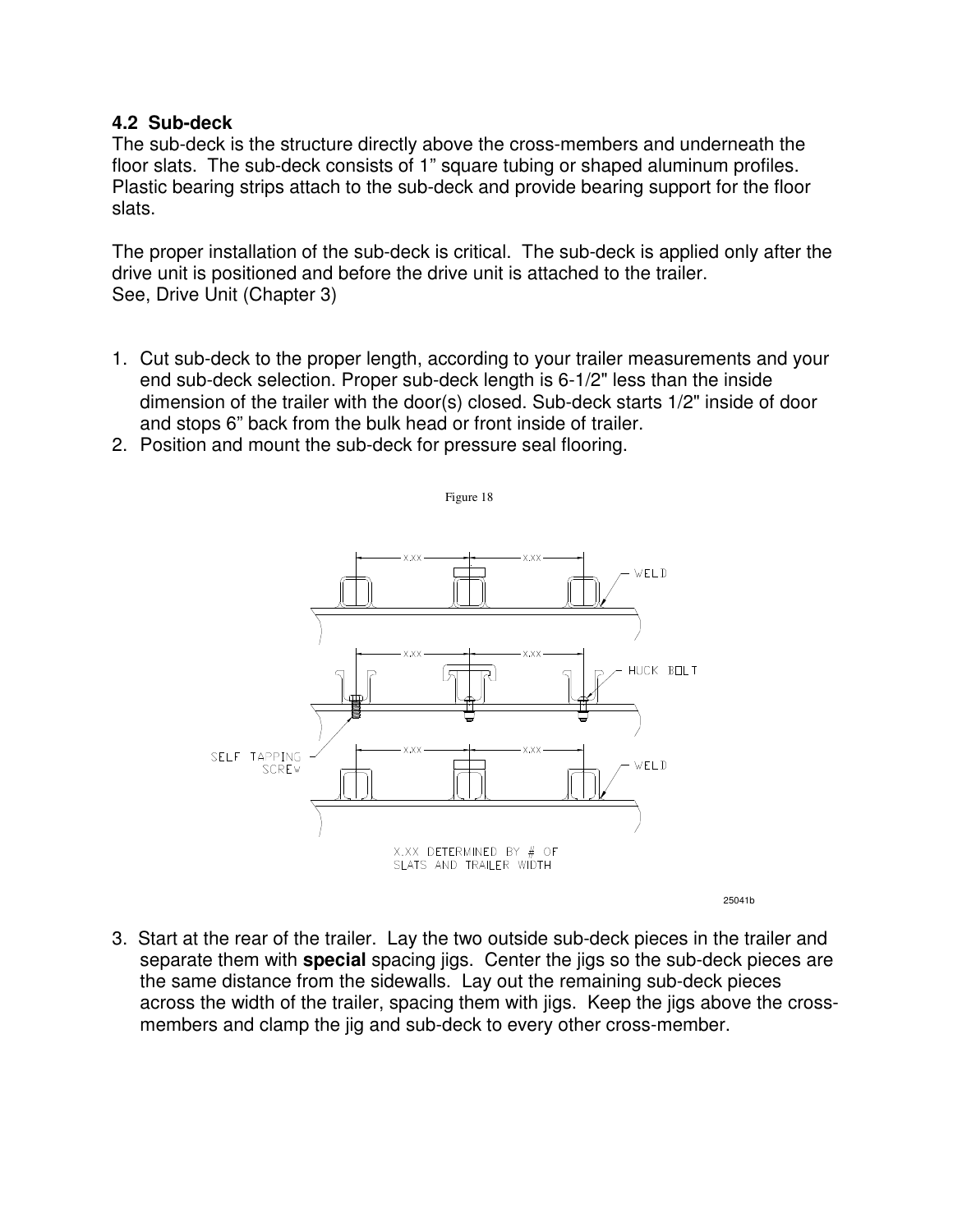4. The sub-deck can be attached in a variety of ways depending on the sub-deck used (Figure 20). Huck bolt the sub-deck to the cross-members between the jigs or attach with self tapping screws. Weld the 1" square tubing (steel) or the aluminum "C" channel. Move the jigs and make a connection at each intersection of a sub-deck and a cross-member (Figure 19). Welds should be 1/8" fillet, 1/2" to 3/4" long and centered on the flange. Figure 19 suggests a weld pattern for the proper amount of cooling to prevent bending and possible cracking of cross-members. Start each pass on the same side of the trailer to allow sufficient cooling time between passes.



### **4.3 End sub-deck**

1. T-block.

A plastic T-block provides a sliding surface and prevents material from going underneath slats. T-blocks are **not** recommended for use with highly abrasive materials.

2. NO end sub-deck

The absence of an end sub-deck is undesirable because it leaves no support for ends of slats.

### **NOTES:** Option 1: T-block

- 1. Drill and countersink bolt holes through the T-blocks and baffle plates.
- 2. Align the T-blocks with installed sub-deck. Keep the blocks 1/2" away from the doors.
- 3. Fasten T-blocks to the baffle plate. Self-tapping screws may be necessary if access is poor. Countersink holes 1/4" below the block top. Make sure the bolts (flat-head socket caps) are below the surface of the block.

### **4.4 Side seal support**

There is a special side seal that comes with each kit and is to be used. There are many options for the side seal supports. Tubes or angles are commonly used.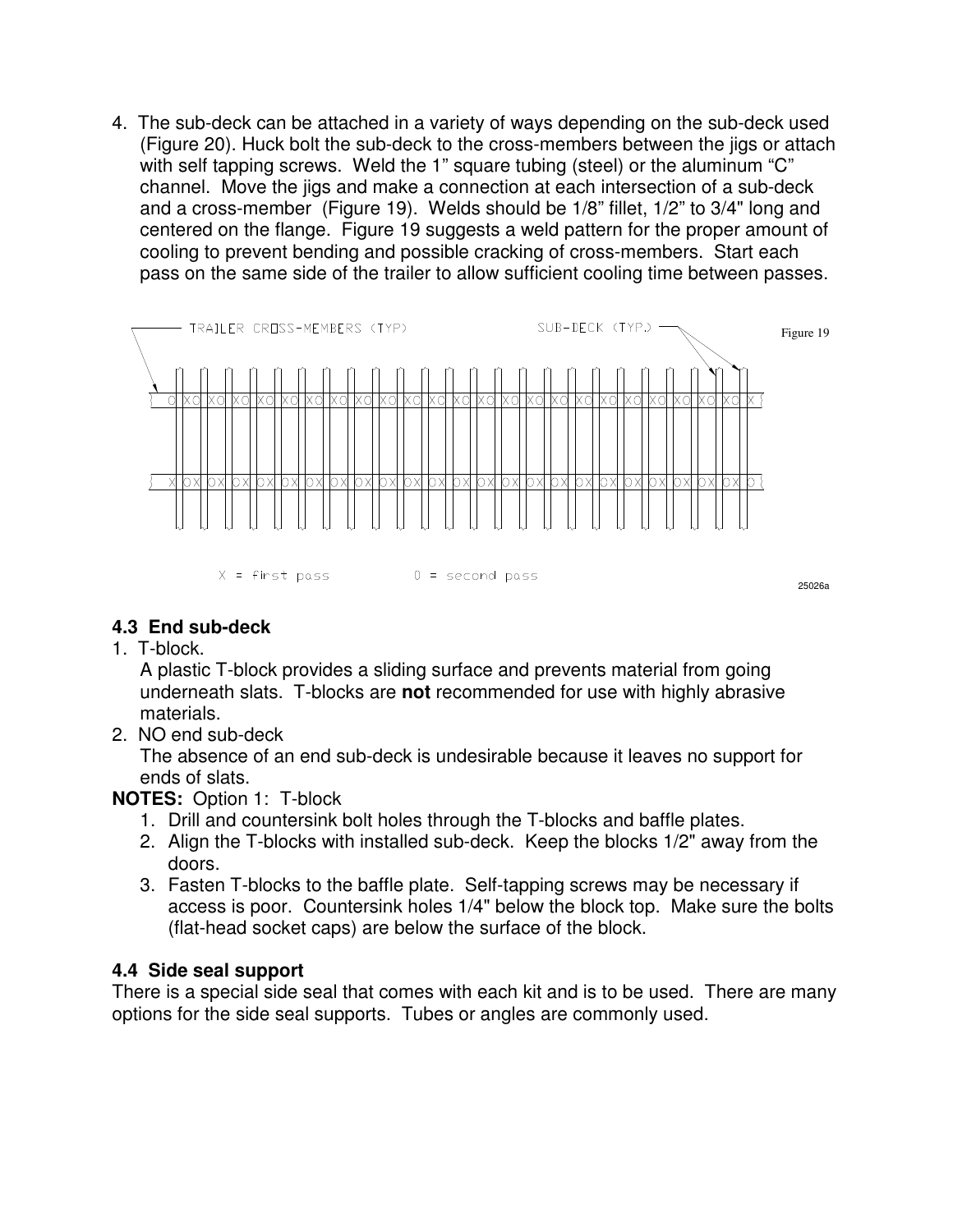- 1. Make sure that the slats will fit properly between the side support and the outermost sub-deck member. This step will help determine the width of the side support required.
- 2. Weld the side support.

Welds should be 1/8" fillet, 3/4" to 1-1/4" long at each cross-member, top (side support to wall) and bottom (side support to cross-member) of side support. Grind the top weld on the side support flush so the bearing strip can be attached to the top of the side support.

3. Attach side seal to side seal support, make sure all bolt / screw heads are below flush with the top surface of the side seal.

# **Chapter 5 FLOORING**

After the paint dries, the flooring can be installed. The slats slide on plastic bearings. Hold-down bearings mounted throughout the trailer keep the slats down. The aluminum floor slats are drilled and counter-sunk, then bolted to shoes on the cross drives.

### **5.1 Bearing Strips**

- 1. Cut the bearing strips as long as the sub-deck.
- 2. Lay the bearing strips on top of the sub-deck.
- 3. If using 2234 sub-deck, snap UHMW bearings down onto the aluminum extrusion (Figure 20). Attach the bearing strip to the sub-deck and the floor. See drawing D-47013 in Appendix 3
- 4. Attach the bearing strip to the square tubing or aluminum "C" channel using plastic drive rivets (Figure 21).

Drill 1/4" holes through the bearing strip and the tubing. Countersink with an 82° bit to accommodate the 1/4" plastic drive rivet. Begin the rivets 1" from the end. Install the first rivet and stretch the bearing strip over the length of the sub-deck. Install the second rivet 2" plus stroke length away and then every (2') two feet. Rivets may be closer if desired. Outside bearing strips should have rivets every 6".



Figure 20 Figure 21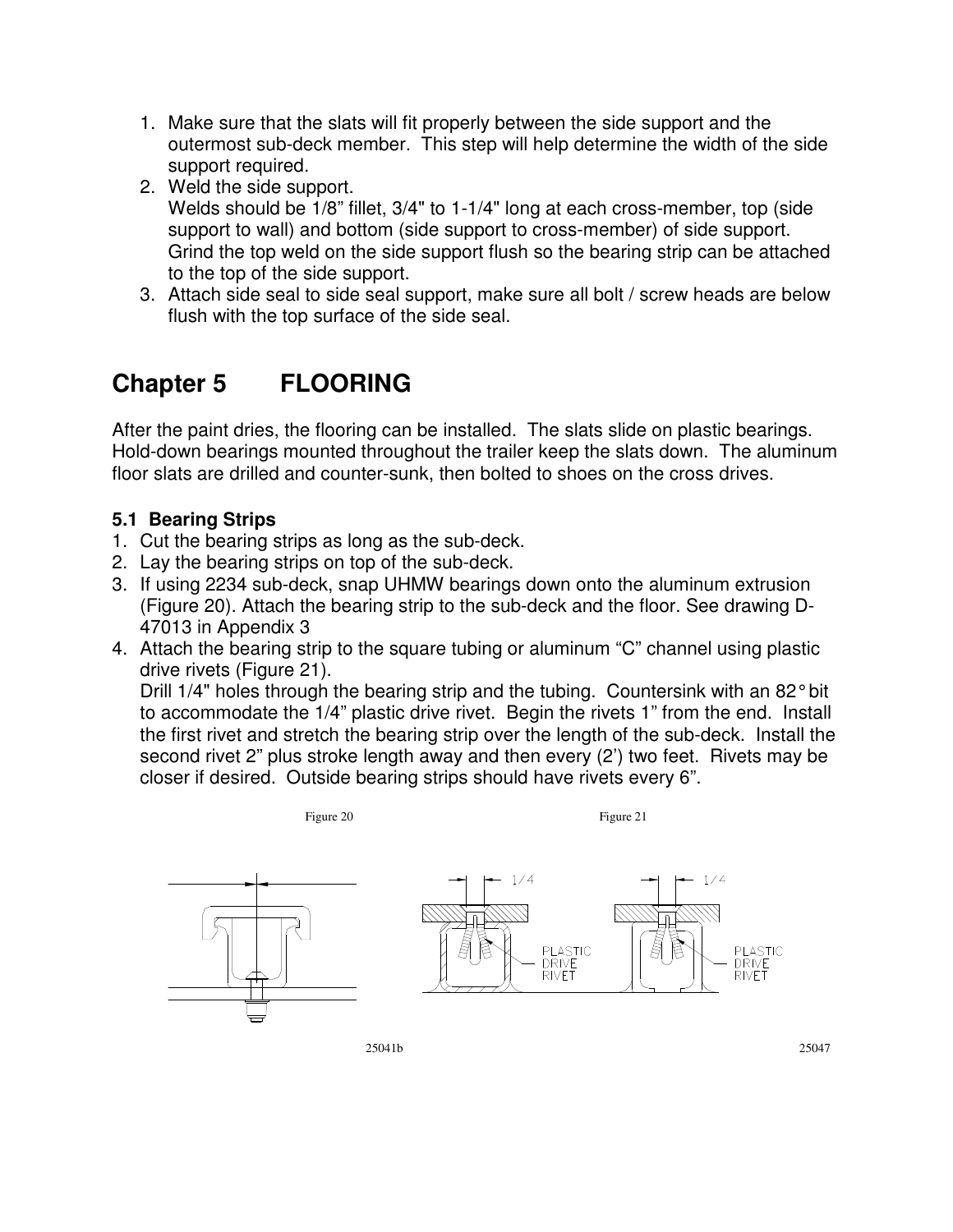### **5.2 Floor slats**

1. Determine the length of floor slats.

The slats have to reach from 1/2" from the doors to a minimum of 14" from the closest point on the front wall at floor level. This implies that the maximum length of the slats is 14-1/2" shorter than the inner length of the trailer. For example, maximum slat length for a 10" stroke unit in a 45' trailer (inner length  $= 44'$  7-1/2") is 43'-5".



**WARNING:** Make sure that the slats do not bump the front wall; watch for round shaped walls. Be particularly careful with bull nosed trailers.

2. Cut floor slats to length.

If a wear plate is mounted on one end of the floor slat, cut the surplus from the opposite end.

3. De-burr the ends of the floor slats.

# Installing floor slats.

### **IMPORTANT:**

Cylinders must be collapsed toward the rear of the trailer.

- a. Align the rear end of all slats 1/2" from inside of doors and make sure that all cylinders are collapsed to the rear of the trailer.
- b. Drill holes in the slats from underneath through the drive shoes. (Some holes may need to be drilled from above, if slats are over frame rails.)
- c. Countersink the holes so that the floor bolts are flush with the floor top (Figure 22).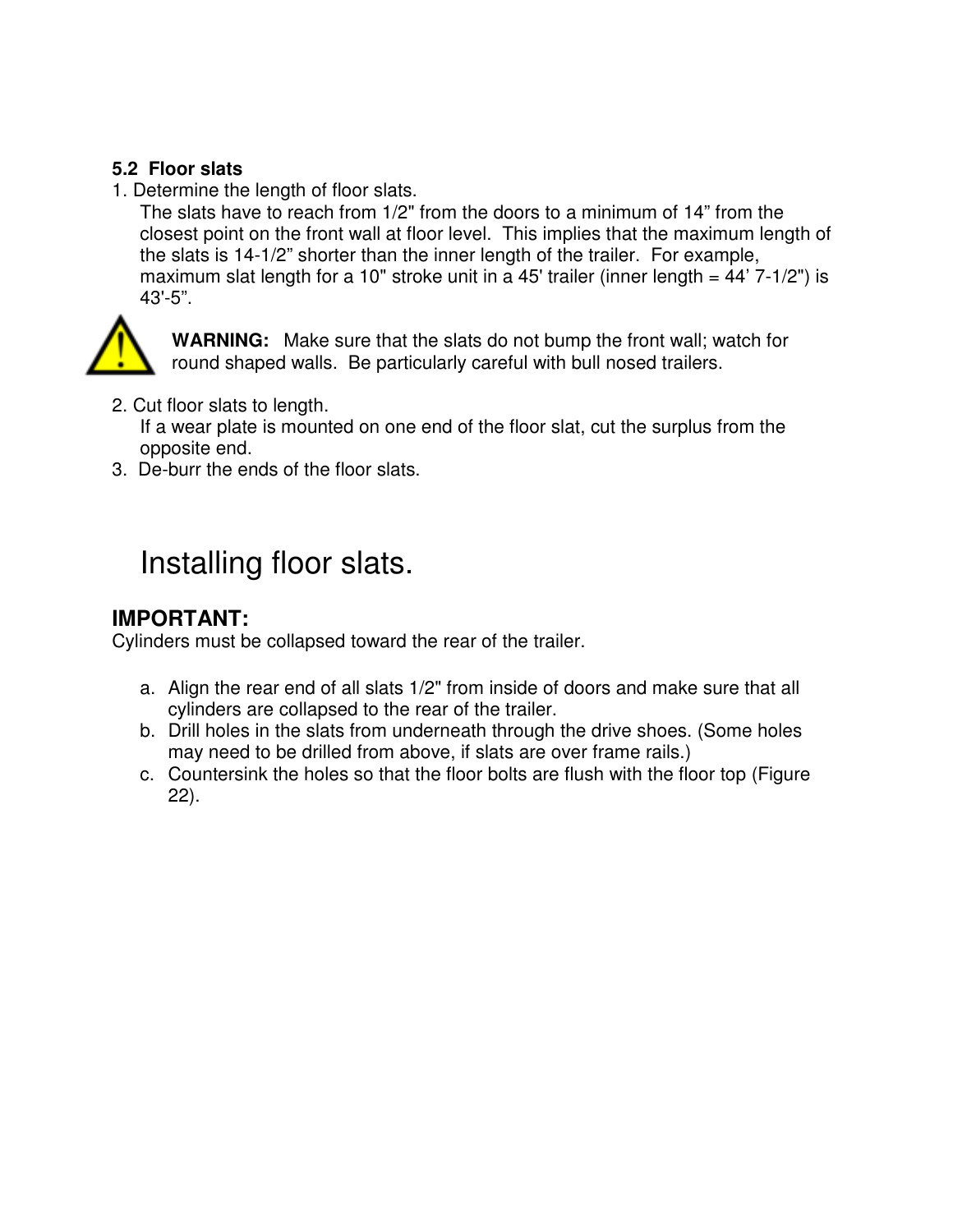

### **IMPORTANT:**

Do not over-countersink. This will make a weak connection and cause the floor slat to come loose. Use extra caution when countersinking thin flooring. Do not countersink 6" wide slats. They need pre-countersunk bolt plates, as shown in reference drawing A-25167.

d. Bolt floor slats down tightly. Use Countersunk Socket Head Cap Screws with Nylock nuts. 5/16" bolts attach 3-1/2" flooring to the shoes.

### **IMPORTANT:**

Correct torque on floor bolts is necessary for long floor life. Torque specs are located in Appendix 5.

### **5.3 Front shield**

1. Determine dimensions (Figure 23).

The width is equal to the inner trailer width. The front shield is angled about 45 degrees. When the floor slats are in the rear position, the slide strip must still lie fully on top of the floor slats.

- 2. Fabricate front shield. (KEITH Mfg. Co. supplies this in most cases.) Form the shield and attach angle steel for support. Rivet the plastic slide strip to the shield.
- 3. Mount front shield.

Attach steel angles to the sides of the trailer. Bolt the shield to the front wall. Provide clean-out holes below the slope shield.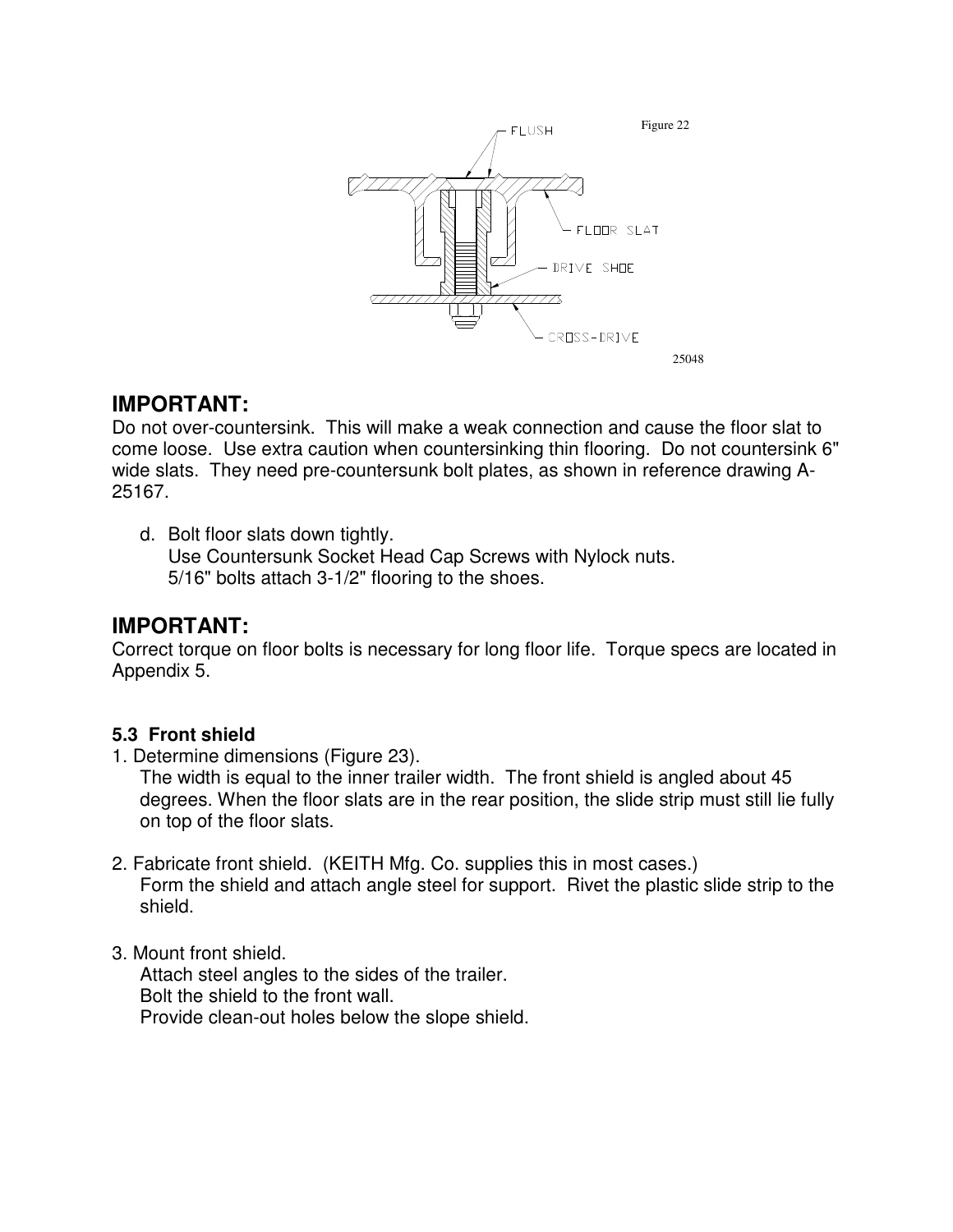

<sup>25027</sup>

# **Chapter 6 HYDRAULIC TUBING**

Section 2.4 discusses the location of hydraulic tubing.

### **IMPORTANT:**

All components and tubing must be kept absolutely clean to prevent dirt from entering the system.

- 1. Determine tube locations and lengths. Keep bends to a minimum. Make all bends with sweeping elbows to reduce heat build up.
- 2. Cut tubes to length.
- 3. Position tubes.

Use rubber grommets or PVC tubes to protect the tubing when installing tubes through cross-members.

1" hoses can be used to connect the tubes to the drive unit.

4. Mount quick couplers at front of trailer.

Connect the male coupler on the pressure line (line to switching valve port stamped "pump"). Connect the female coupler to the return line (line to switching valve port stamped "res") (Figure 24). Apply hydraulic sealant.

5. Connect tubes to drive unit.

Connect the pressure line to switching valve port labeled "PUMP" and return line to switching valve port labeled "RES". Make sure that rubber hoses are not twisted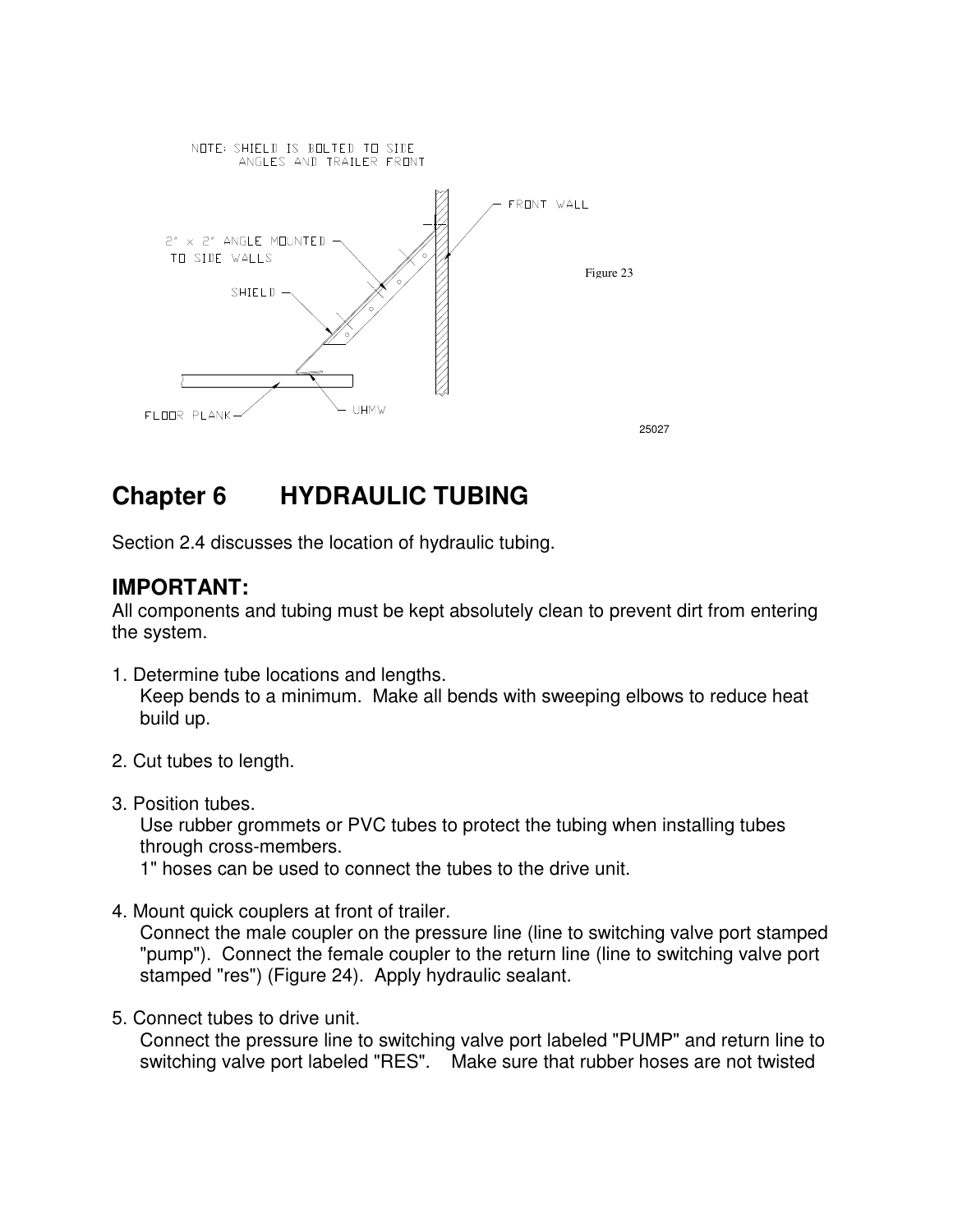**NOTE:** The switching valve will by-pass, if the pressure and return lines are connected backward.



<sup>25044</sup>

# **Chapter 7 MISCELLANEOUS**

### **7.1 Trailer wires and lines**

Make sure that wires and lines cannot be damaged by moving parts. Mount them so they cannot rub against other parts. Check proper light and brake performance.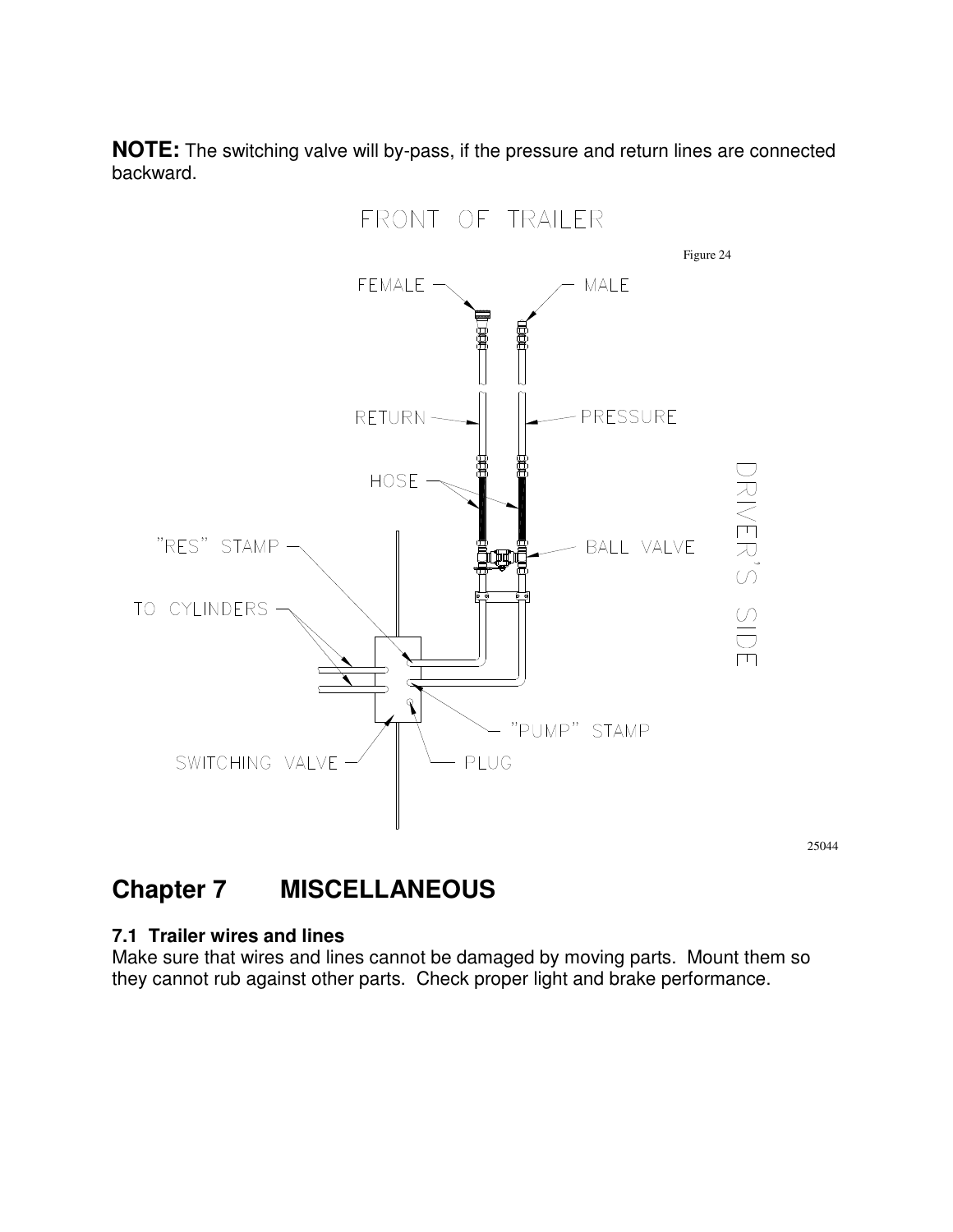

| <b>KMD DECAL KIT #84804009</b>          | SIZE             | <b>QUANTITY PER KIT</b> | 11 EM #  |  |
|-----------------------------------------|------------------|-------------------------|----------|--|
| 1. Danger/Stored Energy (English)       | $6''$ x $2''$    |                         | 84804101 |  |
| 2. Pinch Point (English)                | $6''$ x $2''$    | 4                       | 84804124 |  |
| 3. Danger/Burial (English)              | $6''$ x $2''$    |                         | 84804100 |  |
| 4. Read Manual (English)                | $6''$ x $2''$    |                         | 84804123 |  |
| 5. Hydraulic Pressure (English)         | $6''$ x $2''$    |                         | 84804128 |  |
| 6. Warning Hot Surface (English)        | $4'' \times 2''$ |                         | 84804127 |  |
| 7. Guard (English)                      | $4'' \times 2''$ |                         | 84804126 |  |
| 8. Danger/Burial Do Not Enter (English) | $6''$ x $2''$    |                         | 84804132 |  |
| 9. Ball Valve                           | $6''$ x $2''$    |                         | 84804129 |  |
| 10. Control Valve (LH)                  | $6''$ x $2''$    |                         | 84803904 |  |
| N.A. Placement Instruction Guide        | N.A.             |                         | 84803901 |  |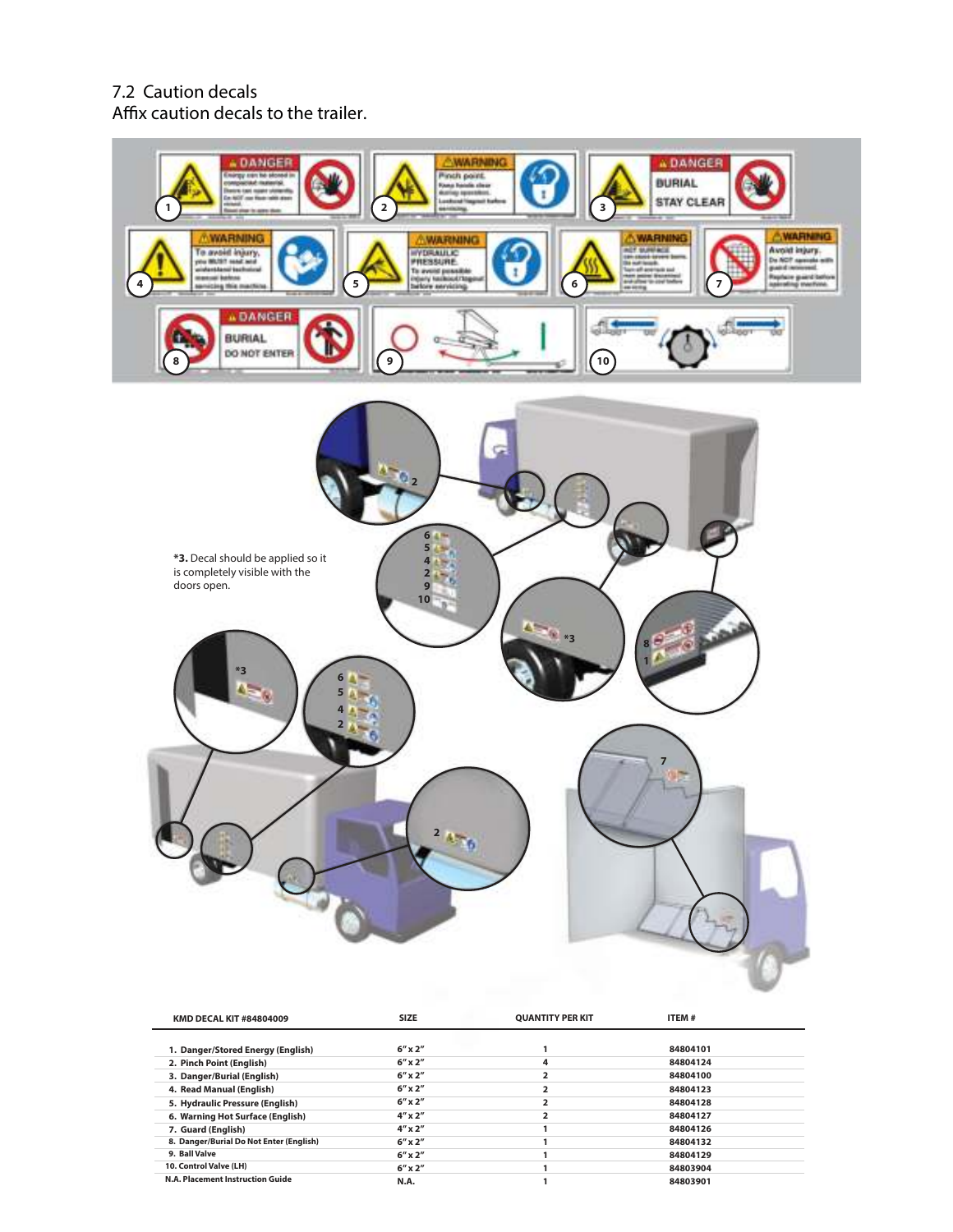### **7.3 Front guard**

A front guard should be attached below the front end of the slats. This area is a pinch point and must be protected. A screen or plate similar to the rear baffle plate is adequate if one does not already exist.

### **7.4 CleenSweep Tarp System (optional)**

Some loads leave residual material on the floor after unloading. A KEITH Mfg. Co. CleenSweep system may be used. The CleenSweep system combines a tarp with an air or hydraulic winch that will retract the tarp after unloading.

# **APPENDIX 1**

### **TOOLS**

|                                   | Tools provided by KEITH Mfg. Co.                                             |  |  |
|-----------------------------------|------------------------------------------------------------------------------|--|--|
|                                   | Spacer jigs (for alignment of the sub-deck)                                  |  |  |
| Basic tools not supplied with kit |                                                                              |  |  |
|                                   | End wrench set up to 1-1/2"                                                  |  |  |
|                                   | 3/8" ratchet set with 12" extension                                          |  |  |
|                                   | Allen wrenches                                                               |  |  |
|                                   | Hacksaw                                                                      |  |  |
|                                   | Hand grinder                                                                 |  |  |
|                                   | 25' tape measure                                                             |  |  |
|                                   | 20 C-clamps 11 R                                                             |  |  |
|                                   | 3/8" and/or 1/2" hand drill, bit set, 1 3/8" hole saw                        |  |  |
|                                   | Straight edges                                                               |  |  |
|                                   | Dead blow hammer                                                             |  |  |
| <b>Special tools</b>              |                                                                              |  |  |
|                                   | Flow meter                                                                   |  |  |
|                                   | Flaring tool for 1" pipe                                                     |  |  |
|                                   | 5/16" drill bit, 12" long                                                    |  |  |
|                                   | Countersink bit, $82^\circ$ with $1/2^\circ$ shank, $3/4^\circ$ single flute |  |  |
|                                   | Torque wrench up to 50 ft-lbs                                                |  |  |
|                                   | Torque wrench up to 180 ft-lbs                                               |  |  |
|                                   | Mig welder (wire welder)                                                     |  |  |
|                                   | Rivet gun                                                                    |  |  |
|                                   | Overhead crane (hoist or forklift)                                           |  |  |
|                                   |                                                                              |  |  |

- Circular saw
- Cutting torch
- Floor slat stomper

### Optional tools

- **Kneepads**
- Band saw

### **Miscellaneous**

- Hydraulic sealant
- Paint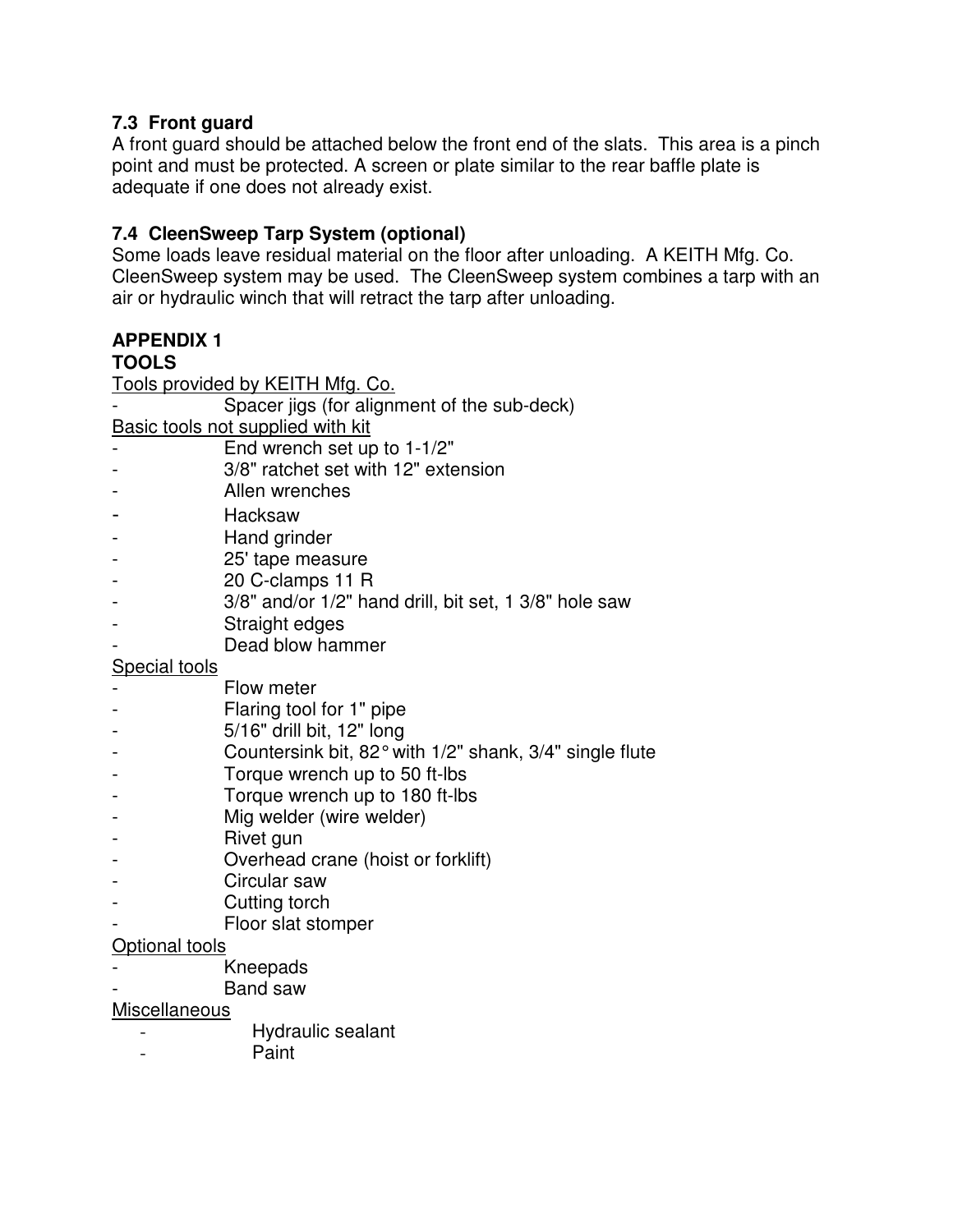## **APPENDIX 2**

### **MATERIALS**

### Standard kit

- Drive unit
- Floor slats
- Slide strips (NOT with T-blocks or slat plugs)
- Ball seal
- 1-1/2" screws (for ball seal)
- Slide bearings
- Hold down bearings
- Floor bolts, Nylock nuts
- Slide strip (for self-fabrication of front shield)
- Caution decals

### NOT provided with standard kit

- Sub-decking  $(1" \times 1"$  steel tubing or aluminum profile)
- 1" hydraulic tubing
- Hydraulic quick couplers
- Hydraulic hose (for connecting drive unit to tubes)
- Steel plate (12 gauge or 14 gauge to fabricate baffle plate)
- Steel profile (side seal support)
- Front shield

### **Options**

- Splash seal
- Aluminum wear strips
- Tube clamps
- Plastic T-blocks
- Tubing end caps
- Floor slat plugs
- Rubber grommets
- 1" I.D. PVC pipe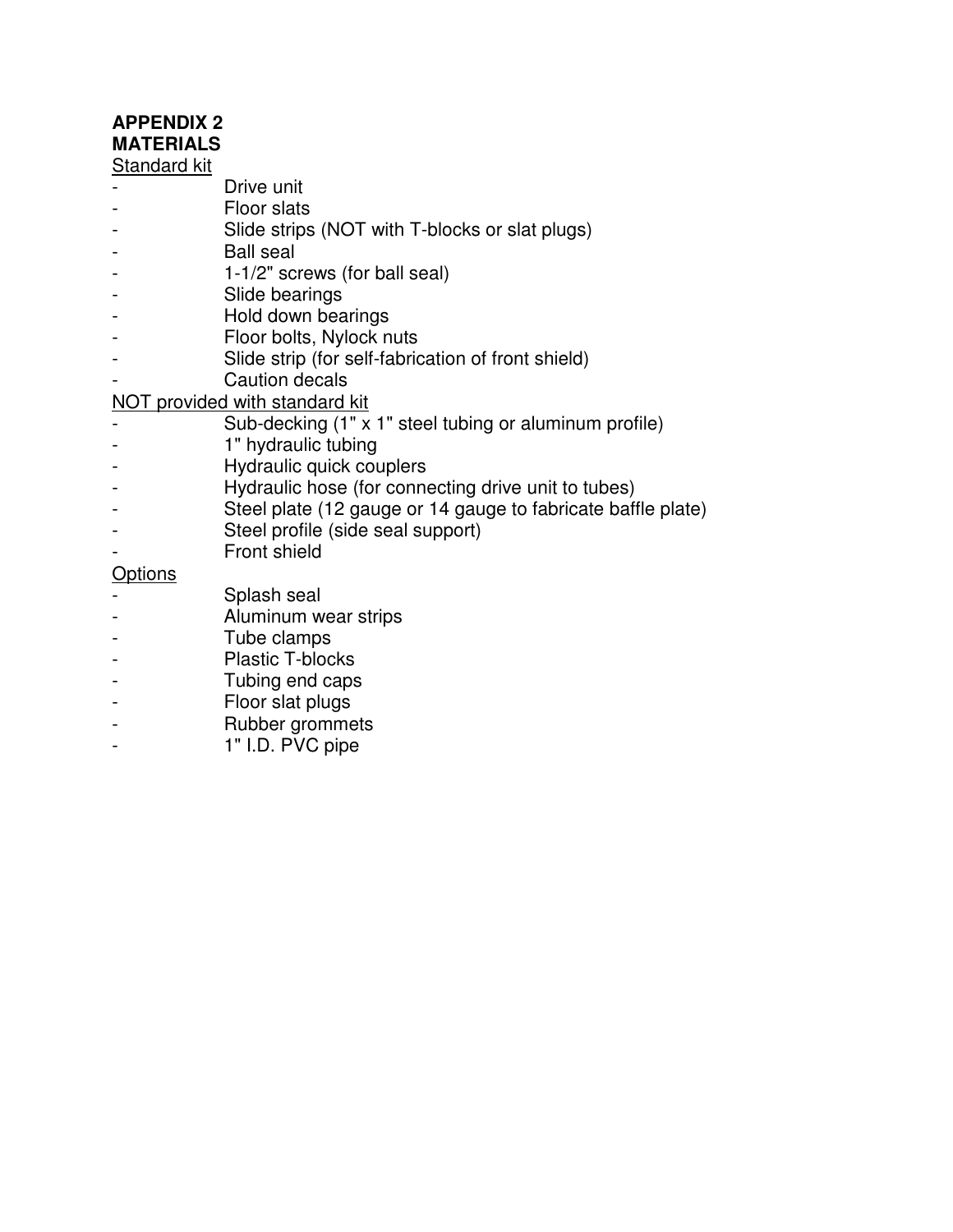### **APPENDIX 3 REFERENCE DRAWINGS**

Appendix 3 includes scaled down copies of the reference drawings. Full-scale reference drawings also accompany the installation manual.

### Reference drawings accompanying installation manual

| $\overline{\phantom{a}}$ | C-60900                | Drive installation, frame in tapered rails.       |
|--------------------------|------------------------|---------------------------------------------------|
| $\blacksquare$           | C-60902                | Drive installation into full frame trailer.       |
| $\blacksquare$           | A-25167                | Application of a counter-sunk bolt plate at drive |
|                          |                        | shoe for flooring at 6" centers.                  |
| $\blacksquare$           | D-47013                | Installation of Pressure Seal flooring sub-deck   |
|                          |                        | B-10706CA Installation detail for front shield.   |
| ۰                        | K-47013                | The winged T-Block may be attached to the         |
|                          | threshold or the slat. |                                                   |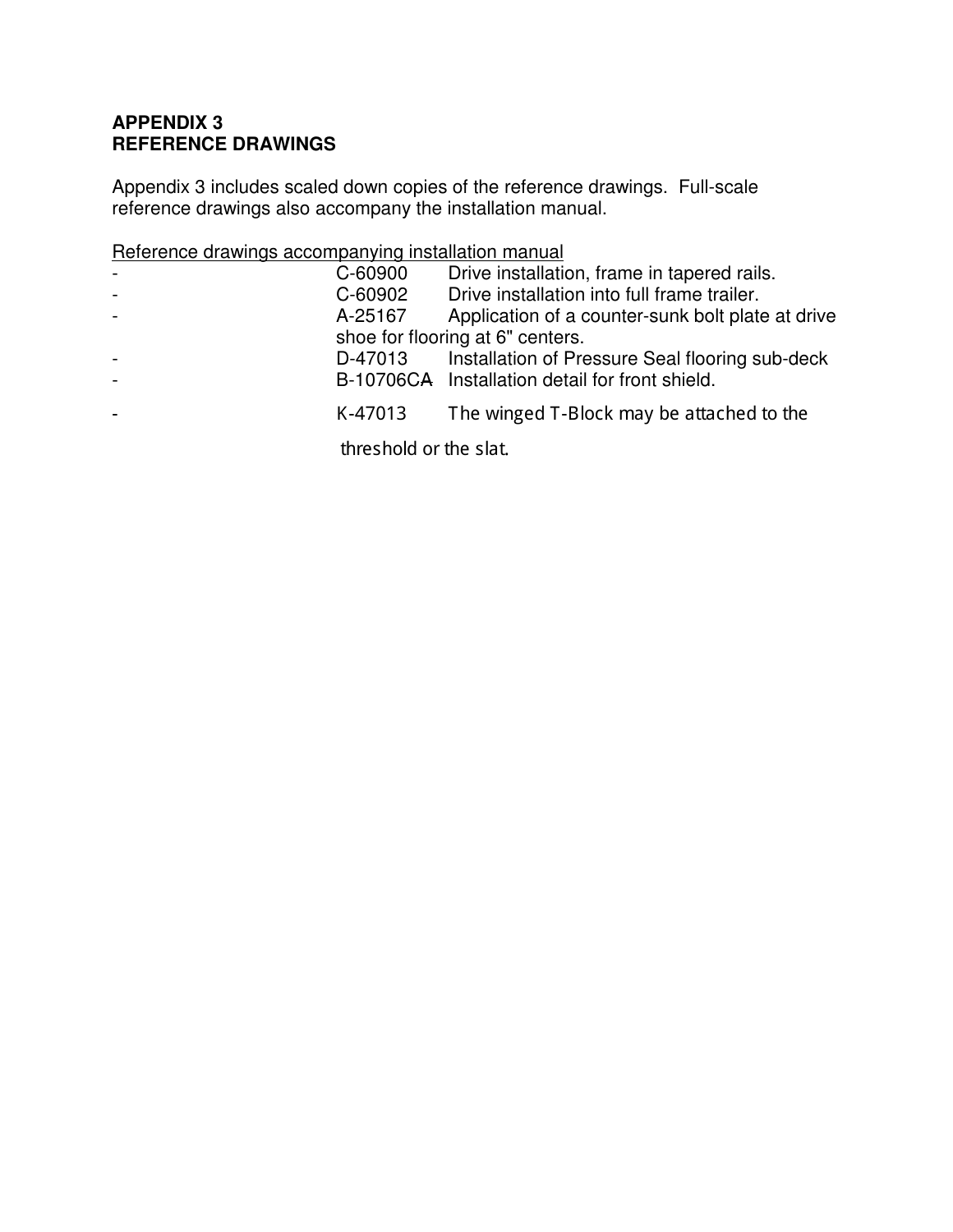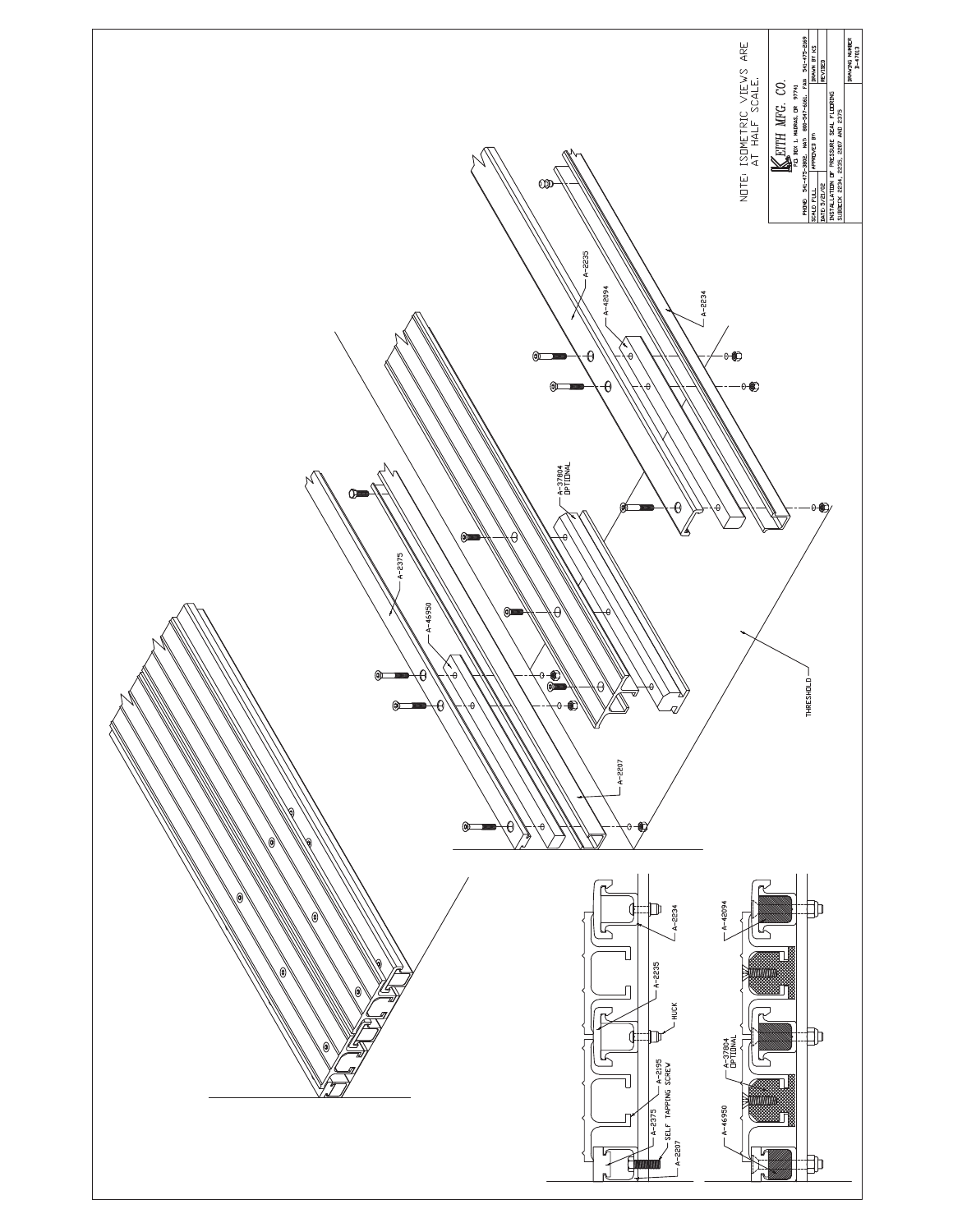### **APPENDIX 4 CHECK LIST**

Carefully check the items on this list. They are essential for optimal floor performance.

Before installation

- 1. The trailer should be straight.
- 2. The trailer should have cross bracing.
- 3. Cross-members should be level with other cross-members and kingpin plate.

### During installation

- 4. The sub-deck must be centered in the trailer.
- 5. The drive unit must be properly aligned.
	- a. The top of the drive shoes must be 1/4" higher than the top of the subdeck.
- 6. The cylinders must be entirely collapsed before drilling bolt holes through floor slats.
- 7. A front guard should be attached below the front end of the slats. This area is a pinch point and must be protected.
- 8. The slide bearings should seat properly on the sub-deck and the flooring should seat properly on the bearings.

### After installation

- 9. The pressure and return lines should connect to the correct switching valve ports.
- 10. Caution decals should be visible.

Run the system following the instructions in the owner's manual.

### After operation

- 11. Check for leaks and unnecessary rubbing.
- 12. Refer to the owner's manual and adjust the switching valve.